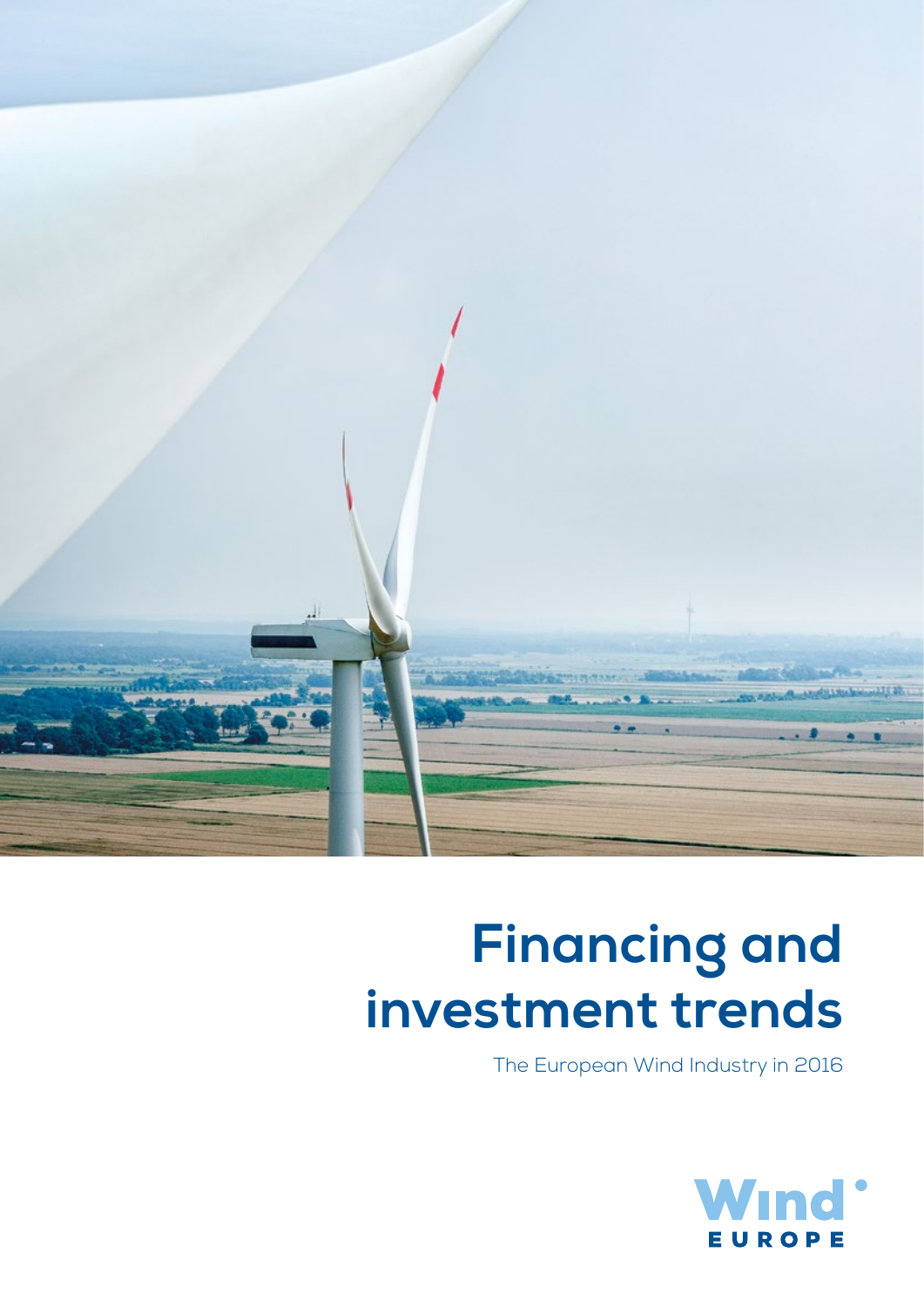# **Financing and investments trends**

The European Wind Industry in 2016 Published May 2017



windeurope.org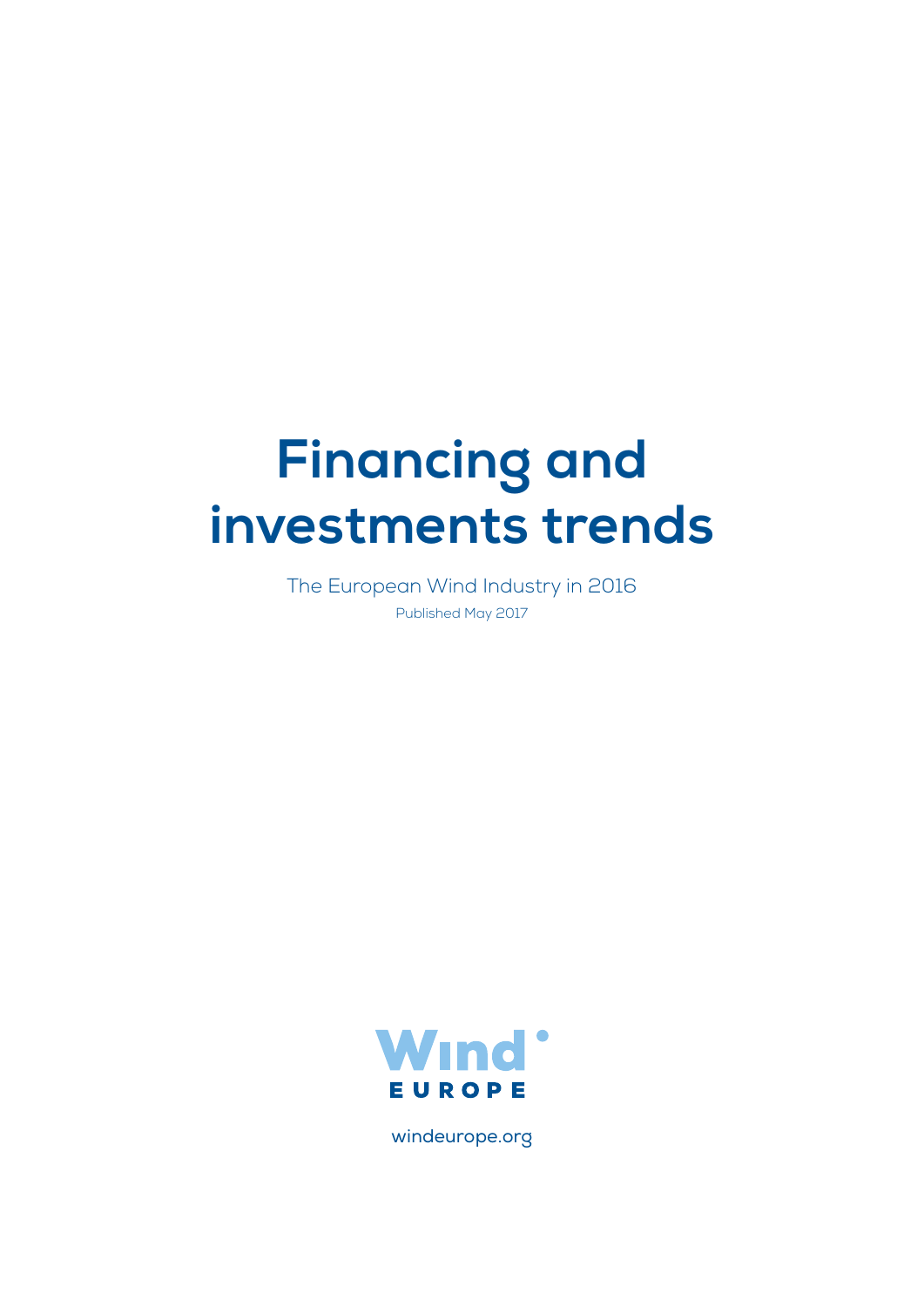This report summarises financing activity in the European wind sector from 1 January to 31 March 2017. It includes investment figures for the construction of new wind farms, refinancing transactions for wind farms under construction or operation, project acquisition activity, and capital market funding. Rounding of figures is at the discretion of the author.

#### **DISCLAIMER:**

This publication contains information collected on a regular basis throughout the year and then verified with relevant members of the industry ahead of publication. Neither WindEurope, nor its members, nor their related entities are, by means of this publication, rendering professional advice or services. Neither WindEurope nor its members shall be responsible for any loss whatsoever sustained by any person who relies on this publication.



**TEXT AND ANALYSIS:** *WindEurope Business Intelligence* Ariola Mbistrova

**EDITORS**: Iván Pineda, WindEurope Pierre Tardieu, WindEurope

**DESIGN**: Laia Miró, WindEurope

INVESTMENT DATA: Clean Energy Pipeline IJ Global All currency conversions made at EURGBP 0.8194 and EURUSD 1.1069 Figures include estimates for undisclosed values

**PHOTO COVER**: Courtesy of Senvion

**WINDEUROPE ACKNOWLEDGES THE KIND COOPERATION OF:** Jérôme Guillet, Green Giraffe

**MORE INFORMATION:** policy@windeurope.org +32 2 213 18 68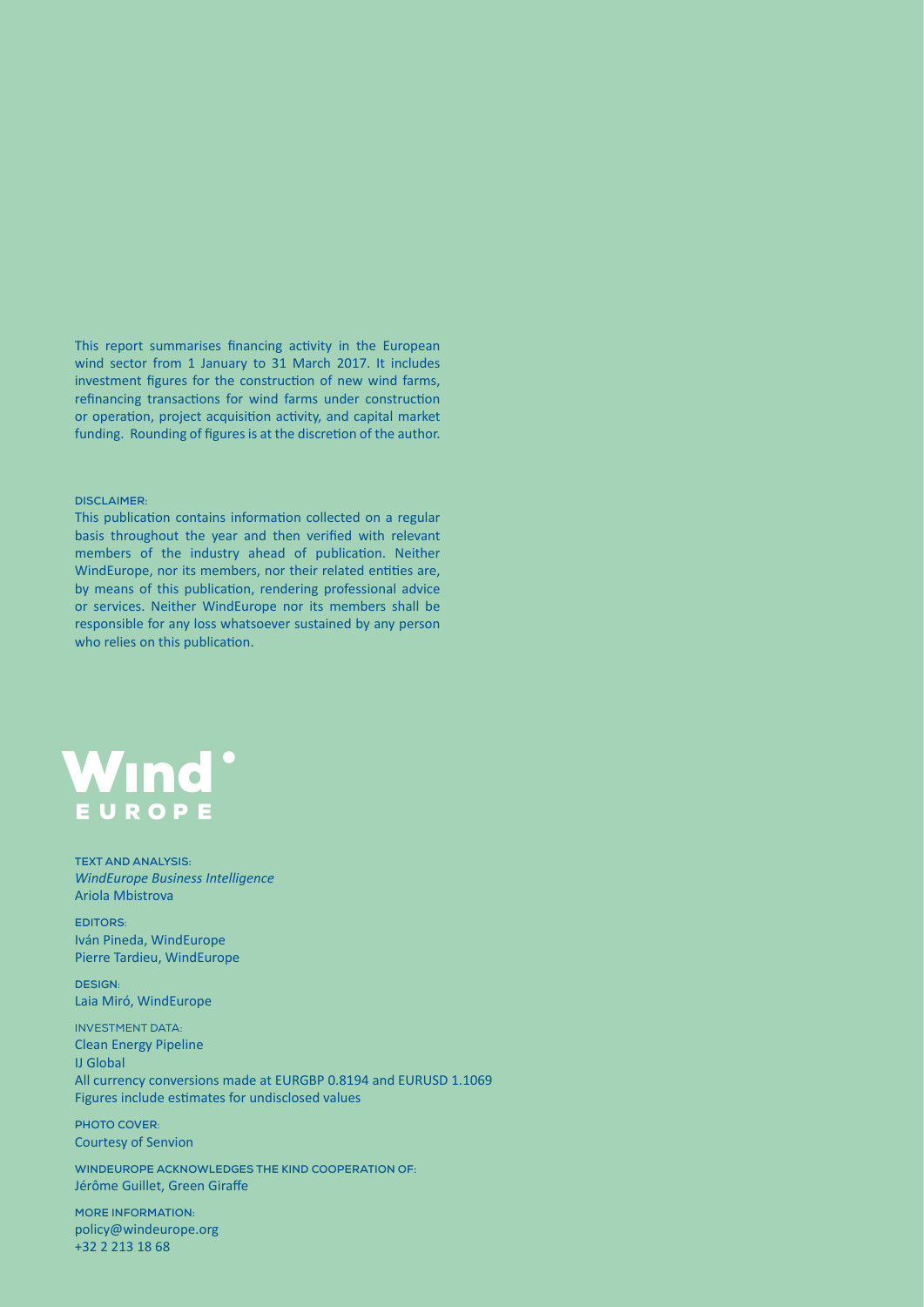# CONTENTS

| $\mathbf{1}$   |                                                                                                                      |    |
|----------------|----------------------------------------------------------------------------------------------------------------------|----|
|                |                                                                                                                      |    |
|                |                                                                                                                      |    |
|                | INVESTMENT SOURCES IN 2016 <b>Manual Manual Community 14</b>                                                         |    |
|                |                                                                                                                      |    |
|                |                                                                                                                      |    |
|                |                                                                                                                      | 17 |
|                |                                                                                                                      |    |
|                |                                                                                                                      |    |
|                | 2.6 Corporate renewable power                                                                                        |    |
| 3 <sup>1</sup> | <b>OUTLOOK FOR 2017 23 AU 23 AU 24 AU 24 AU 24 AU 24 AU 24 AU 24 AU 24 AU 24 AU 24 AU 24 AU 24 AU 24 AU 24 AU 25</b> |    |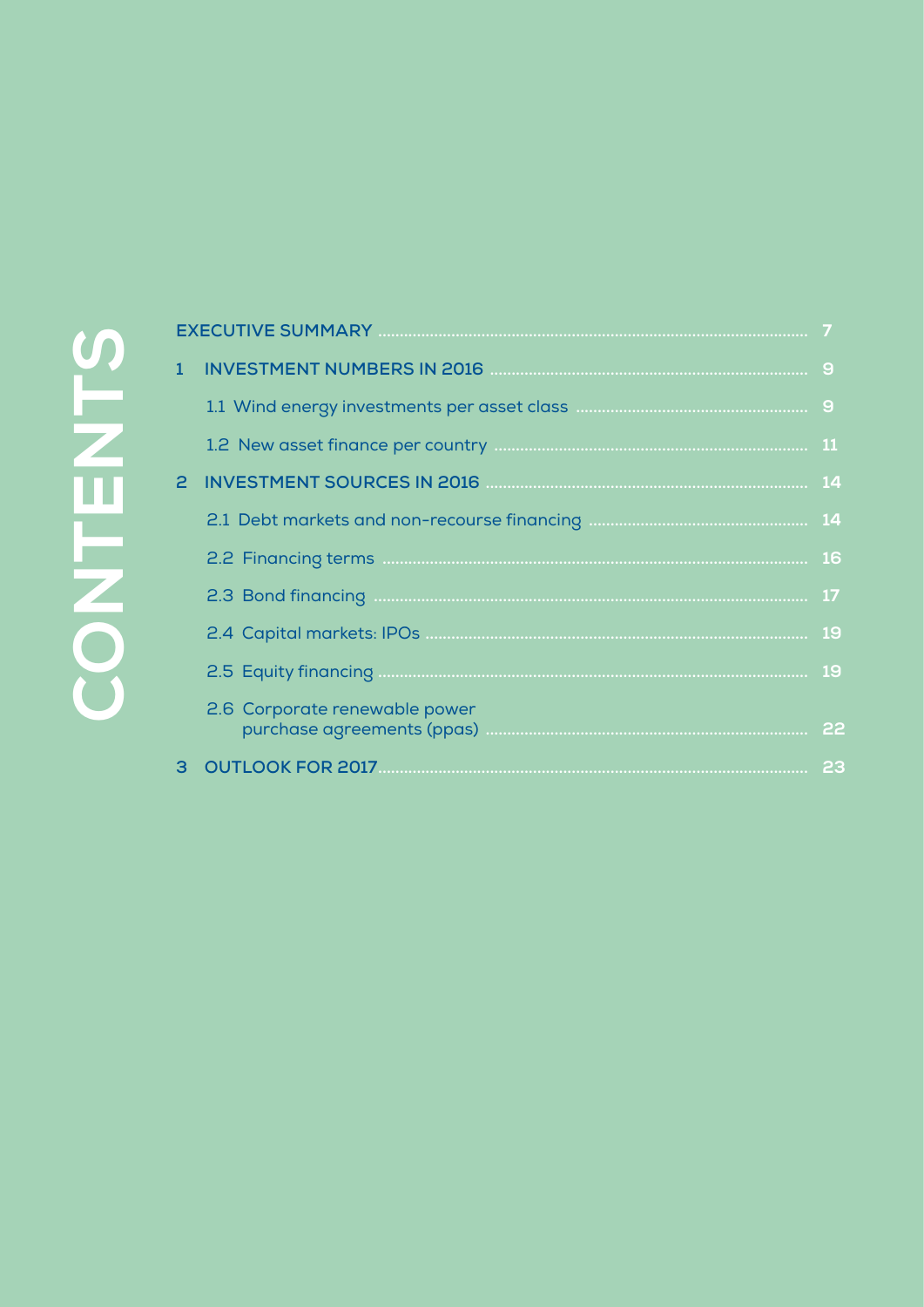## **GLOSSARY**

- **Asset finance:** includes all infrastructure investments in onshore and offshore wind farms, including refinancing transactions.
- **New asset finance:** includes all infrastructure investments in the construction of new onshore and offshore wind farms, excluding refinancing transactions.
- **Final Investment Decision (FID):** the final decision to go ahead with the project once the permitting and financial arrangements are in place.
- **Public markets:** includes equity investments in specialised publicly quoted companies developing wind power projects and/or renewable energy technologies.
- **Venture capital and private equity (VC/PE):** includes investments by venture capital and private equity funds in the equity of specialised companies developing wind power projects and/or renewable energy technologies.
- **Mergers and acquisitions:** includes the acquisition of interest in onshore and offshore wind projects.
- **Corporate finance / on balance sheet financing:** includes all investments in wind power generating and transmission assets financed either through the equity of project owners or through debt raised at corporate level.
- **Project finance / off balance sheet financing:** includes all investments in wind power generating and transmission assets where the project debt and equity used to finance the project are paid back from the cash flow generated by the project as opposed to the balance sheet of project owners. To this end, projects are a spin-of as a separate entity.
- **Non-recourse debt:** debt raised in project finance transactions.
- **Syndicated loan:** a loan provided and structured by a group of lenders.
- **Green bond:** corporate bond, the proceedings of which will be used to finance renewable energy projects. Unless specified, the use of money is often unallocated.
- **Project bond:** includes bonds issued at project level, the proceedings of which will be used to finance a specific project.
- **Initial Public Offering (IPO):** the very first sale of stock issued by a company.
- **Corporate renewable power purchase agreement (PPA):** a long term bilateral agreement for the purchase of power from a specific renewable energy project, where the power off-taker is a corporate as opposed to a power producer.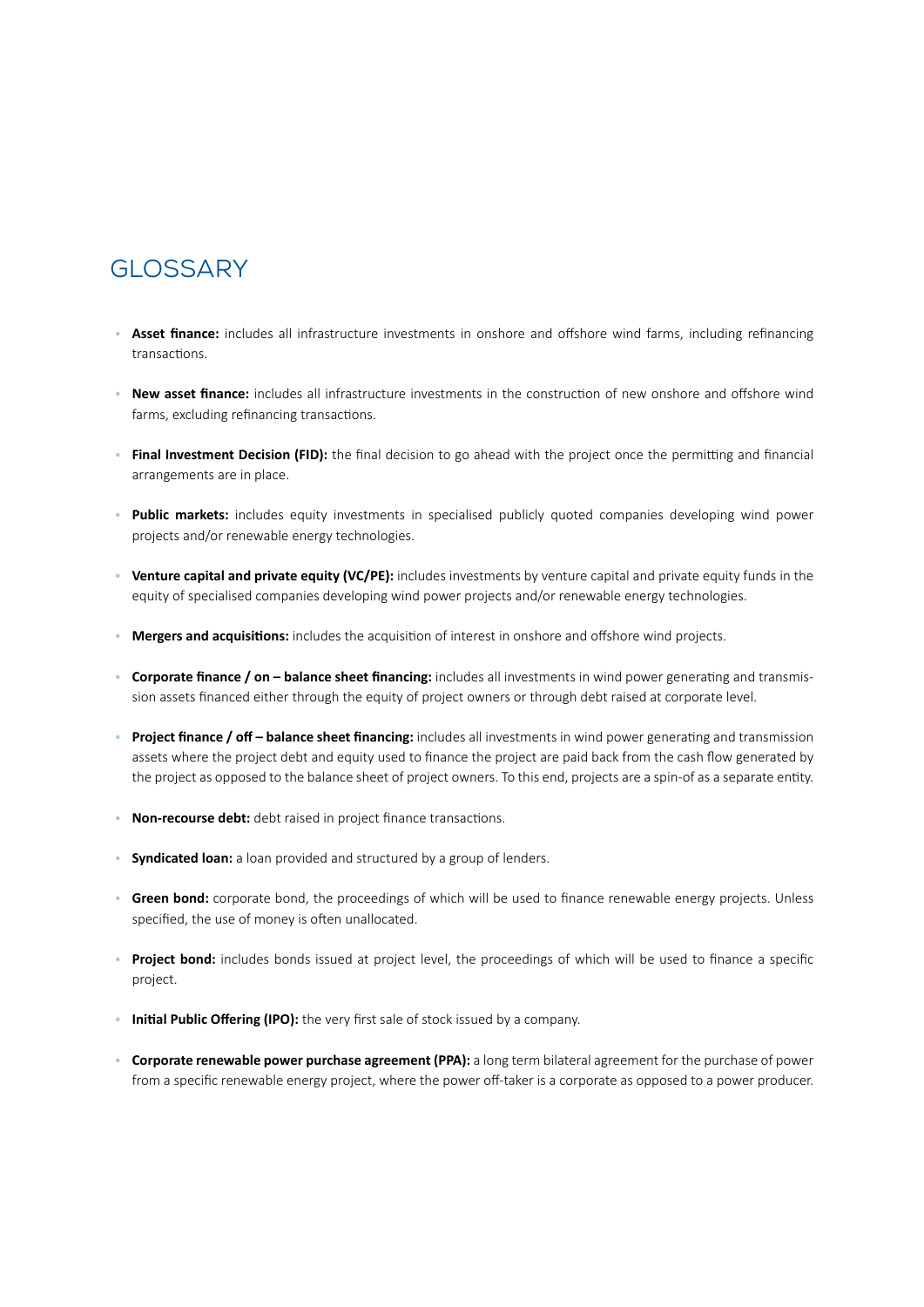# **EXECUTIVE SUMMARY**

Wind was the largest destination for power sector investments in 2016. Most of this investment represents financing for greenfield assets. This suggests that wind energy is seen as a major driver to exit from fossil fuels. Cost competitiveness and reduced risk perceptions have brought in market players who are looking to diversify their oil and gas portfolios.

#### **FIGURE 1**

**European investments in power capacity 2010 - 2016 1 (bnEUR)**



Source: WindEurope

1. Figures do not include fuel supply, distributed generation or residential ownership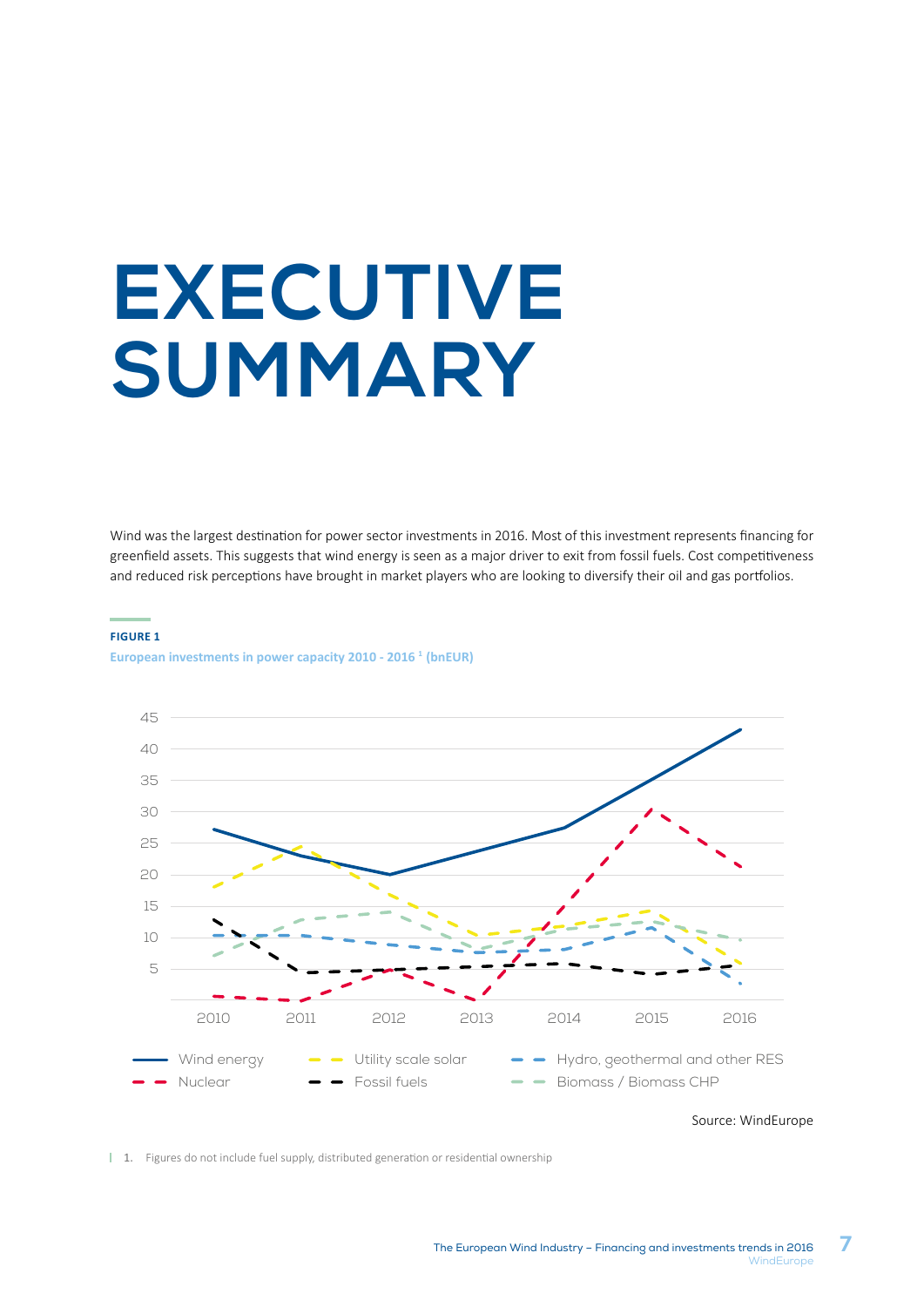#### **2016 annual figures**

- Europe raised a total of €43bn for the construction of new wind farms, refinancing operations, project acquisitions, and public market fundraising.
- Banks extended €12bn in non-recourse debt for the construction of new wind farms and the refinancing of existing ones.
- Project acquisition activity stood at 9.8 GW of capacity, with more corporate, financial and overseas investors entering the market.
- A total of €5.2bn were raised in IPOs in 2016, representing the highest level of issuance in the last seven years.
- Wind was the largest investment destination in the power generation mix in Europe.

#### **Country highlights**

- Investment flows in 2016 were very concentrated, with the UK, Germany, Belgium and Norway taking 80% of the new capacity financed.
- Investments in Southern and Eastern Europe remain low due to regulatory and macroeconomic constraints.
- In Norway the largest onshore wind farm in Europe reached FID. Fosen wind farm has a capacity of 1 GW and a cost of €1.1bn.
- In the UK Hornsea 1 offshore wind farm reached FID. With a capacity of 1.2 GW, this is the largest offshore wind farm to date to be constructed.

#### **Investment trends**

- The low interest rate environment has given rise to a dynamic refinancing market.
- Mature onshore wind markets are undergoing a certain aggregation, taking advantage of the favourable economic context.
- Offshore wind financing is evolving under competitive pressures across the value chain. Refinancing activities or the sale of project minority stakes are now incorporated early in the financial arrangements of projects.

#### **2017 Outlook**

- During the first quarter of 2017, €1.8bn2 were invested in Europe in new projects, projects under construction and those in operation.
- Lower investment volumes are expected in 2017 with the transition to tenders slowing down the activity in major wind energy markets.
- Established refinancing markets such as France, Germany and the UK will remain very active. Spain is another potential country, with investors returning for long-term under-priced assets.
- The downward trend in interest rates is expected to slow down, with existing commercial banks establishing their competitive position in the market.

2. Excludes undisclosed project values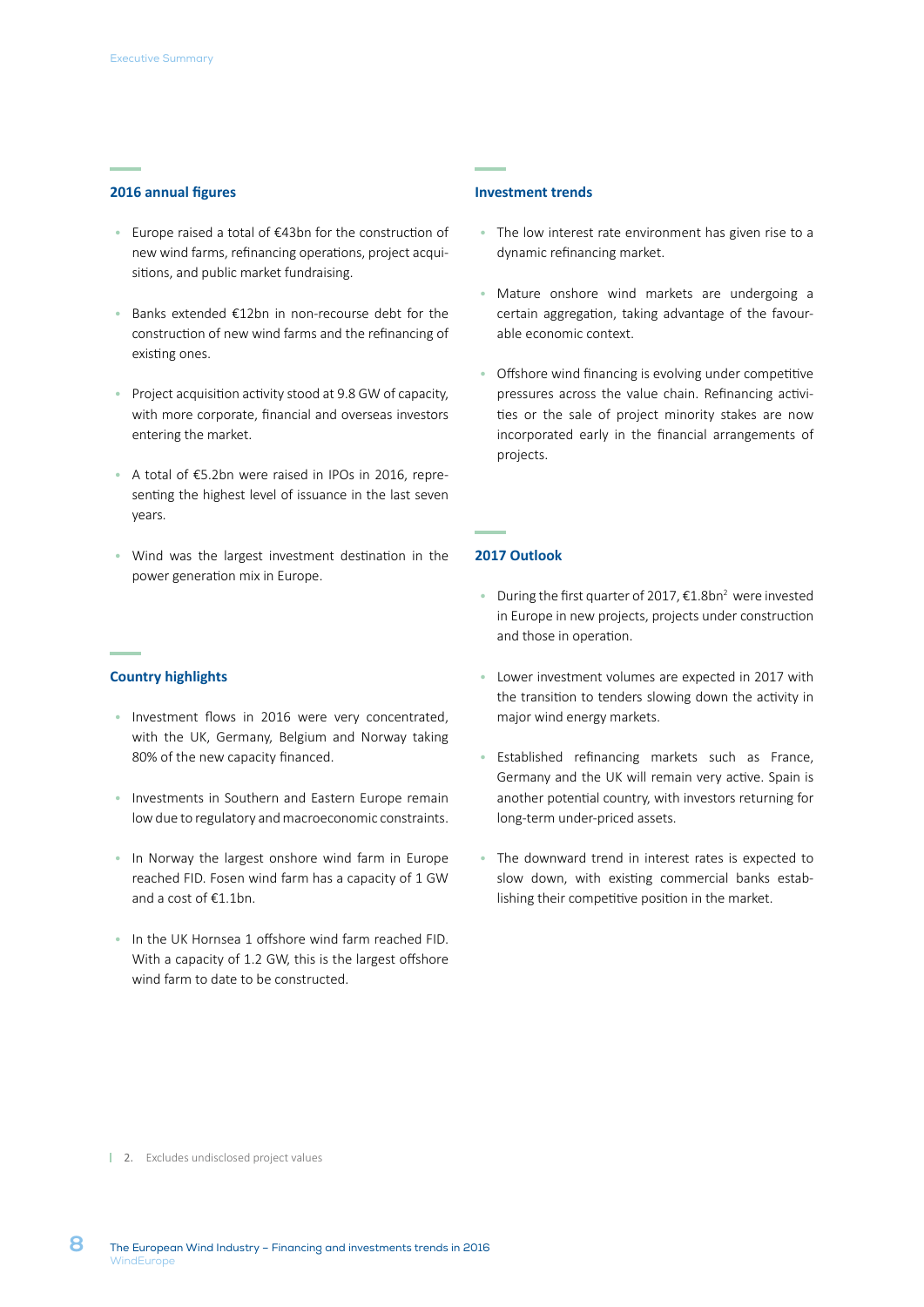# **1. INVESTMENT NUMBERS IN 2016**

# 1.1 WIND ENFRGY INVESTMENTS PFR ASSET CLASS

**FIGURE 2** 

**European total wind energy investments 2010 – 2016 (bnEUR)**



Source: WindEurope

Europe invested a total of €43bn in the wind power sector during 2016. This includes investments in new assets, refinancing transactions, mergers and acquisition activity for wind power projects, public market transactions, venture capital and private equity raised.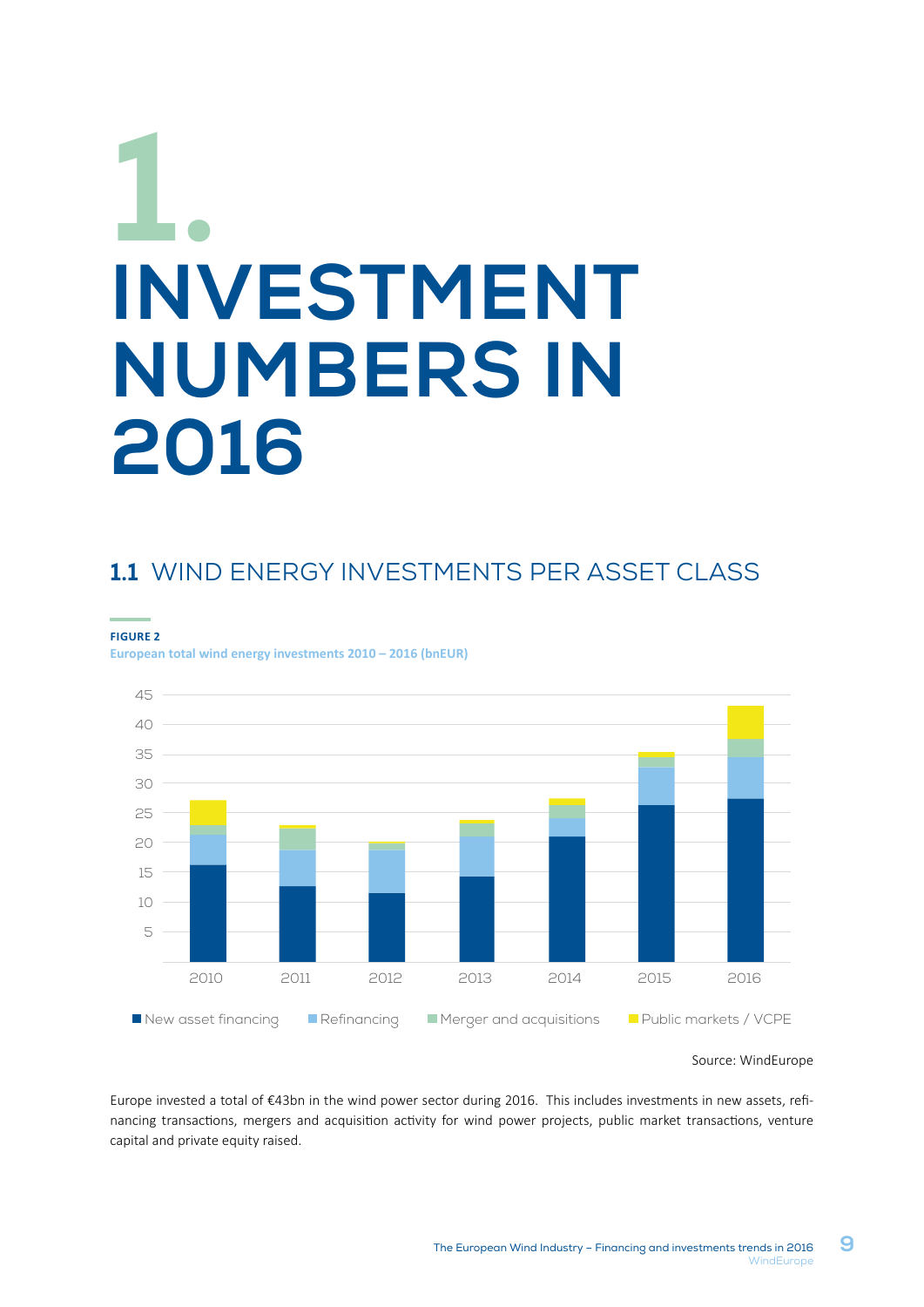#### **FIGURE 3**

**Year on year rate of increase in total wind energy investments**



# 22% INCREASE **IN WIND ENERGY INVESTMENTS IN 2016**

Overall, investments rose by 22% in 2016, up from €35bn in 2015. This is largely due to new financing activity in offshore wind, which increased by 39% on 2015. The high level of investments was also driven by major initial public offerings, such as those of DONG Energy, Senvion, and RWE Innogy. Together they accounted for over €5bn.

New asset financing for wind power projects stood at €27.6bn3 . Offshore wind broke a record with €18.2bn.

Onshore wind investments dropped by 5% to €9.4bn<sup>4</sup>, the first decrease for five years. In total there were 10.3 GW of new capacity financed, compared to 9.7 GW the previous year. Cost reductions across the industry's value chain have made it possible for investors to finance more capacity for less cash.

Refinancing transactions, mergers and project acquisitions were slightly higher, driven by a favourable lending environment and the sale of interest in operational onshore and offshore wind farms.

- 3. Updated values to reflect new investments in Austria
- 4. Idem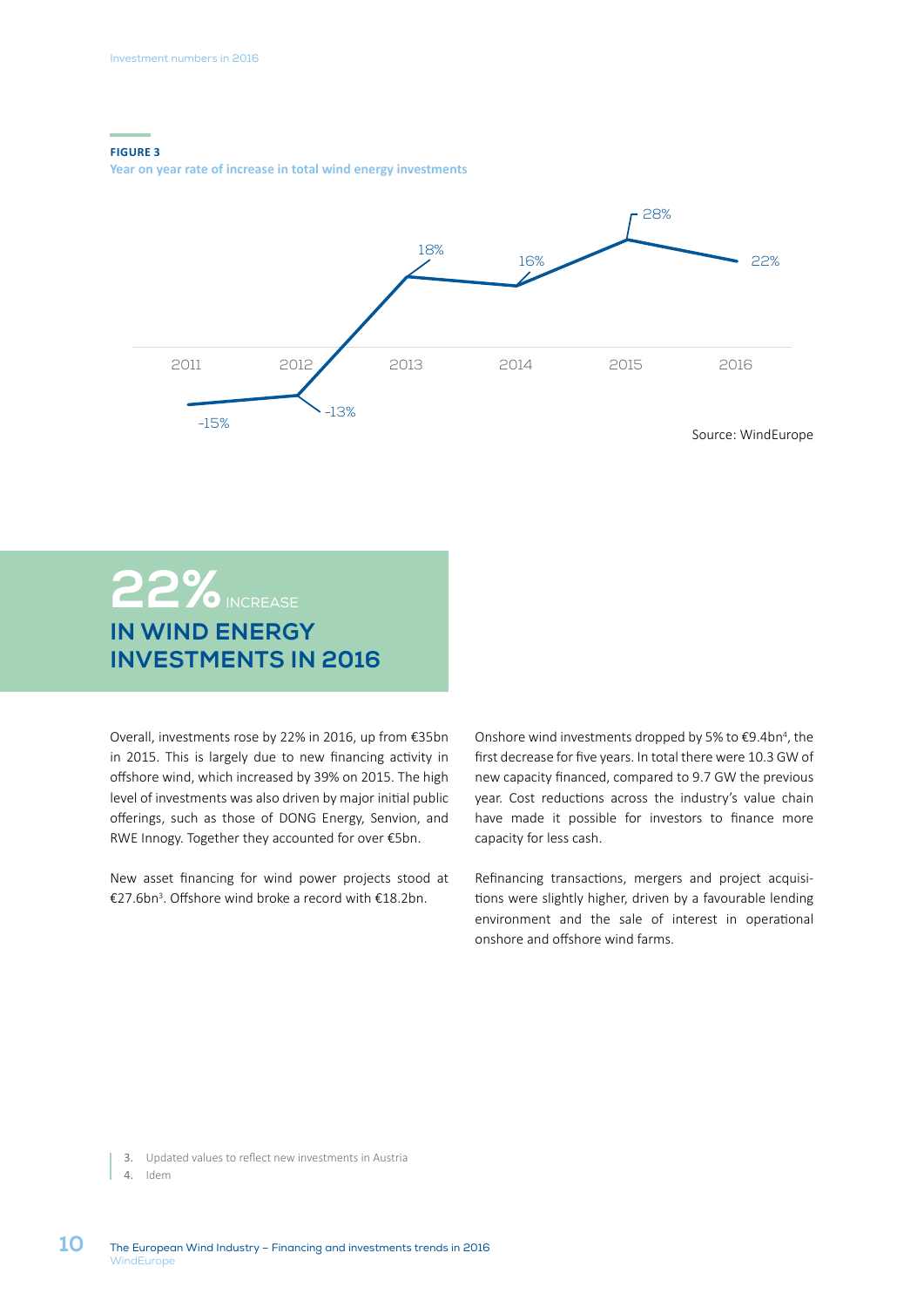# **1.2** NEW ASSET FINANCE PER COUNTRY

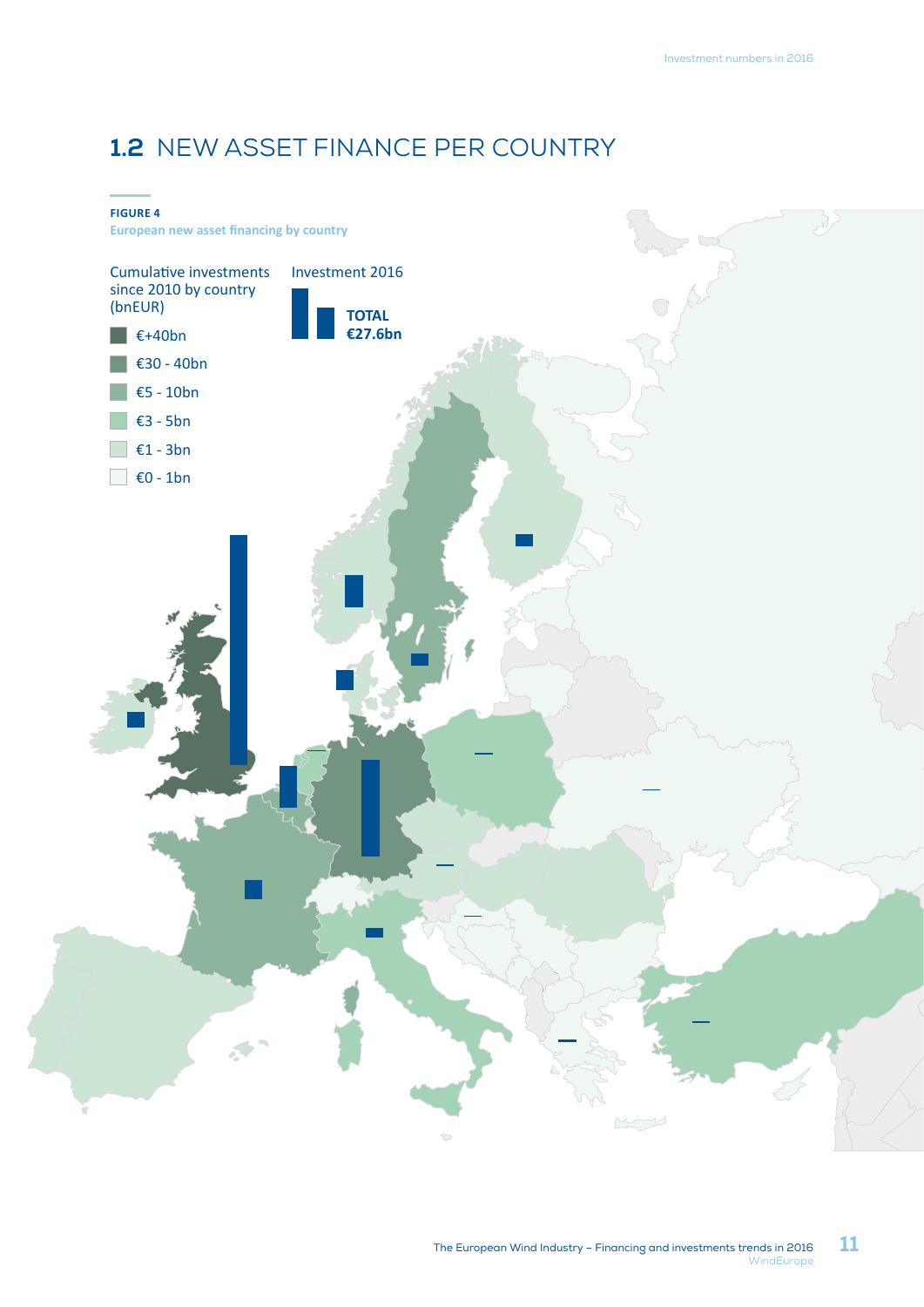#### **TABLE 1**

**European new asset financing by country**

| <b>EU-28</b><br>(MW)            | <b>INVEST-</b><br><b>MENT 2015</b><br>$(\epsilon$ bn) | <b>NEW</b><br><b>CAPACITY</b><br><b>FINANCED</b><br>2015 (MW) | <b>INVEST-</b><br><b>MENT 2016</b><br>$(\epsilon$ bn) | <b>NEW</b><br><b>CAPACITY</b><br><b>FINANCED</b><br>2016 (MW) |
|---------------------------------|-------------------------------------------------------|---------------------------------------------------------------|-------------------------------------------------------|---------------------------------------------------------------|
| <b>Austria</b>                  | 0.49                                                  | 272                                                           | 0.11                                                  |                                                               |
| <b>Belgium</b>                  | 0.92                                                  | 297                                                           | 2.3                                                   | 688                                                           |
| <b>Bulgaria</b>                 |                                                       |                                                               |                                                       |                                                               |
| <b>Croatia</b>                  |                                                       |                                                               | 0.06                                                  | 44                                                            |
| <b>Cyprus</b>                   | 0.03                                                  | 10                                                            |                                                       |                                                               |
| <b>Czech</b><br><b>Republic</b> | ۳                                                     |                                                               | ÷                                                     |                                                               |
| <b>Denmark</b>                  | 0.2                                                   | 76                                                            | 1.08                                                  | 445                                                           |
| <b>Estonia</b>                  |                                                       |                                                               |                                                       |                                                               |
| <b>Finland</b>                  | 0.95                                                  | 501                                                           | 0.66                                                  | 363                                                           |
| <b>France</b>                   | 1.36                                                  | 600                                                           | 1.07                                                  | 583                                                           |
| <b>Germany</b>                  | 5.32                                                  | 1,735                                                         | 5.33                                                  | 1,790                                                         |
| <b>Greece</b>                   | 0.08                                                  | 40                                                            | 0.15                                                  | 73                                                            |
| <b>Hungary</b>                  | ۰                                                     | ۳                                                             | ÷                                                     | ۳                                                             |
| <b>Ireland</b>                  | 0.52                                                  | 280                                                           | 0.89                                                  | 520                                                           |
| Italy                           | 0.92                                                  | 504                                                           | 0.54                                                  | 327                                                           |
| Latvia                          |                                                       |                                                               |                                                       |                                                               |
| Lithuania                       | 0.12                                                  | 60                                                            |                                                       |                                                               |
| <b>Luxembourg</b>               |                                                       |                                                               |                                                       |                                                               |
| <b>Malta</b>                    |                                                       |                                                               |                                                       |                                                               |
| <b>Netherlands</b>              | 0.11                                                  | 62                                                            | 0.07                                                  | 22                                                            |
| <b>Poland</b>                   | 0.65                                                  | 355                                                           | 0.1                                                   | 56                                                            |
| <b>Portugal</b>                 | 0.16                                                  | 67                                                            |                                                       |                                                               |
| <b>Romania</b>                  |                                                       |                                                               |                                                       |                                                               |
| <b>Slovakia</b>                 |                                                       |                                                               |                                                       |                                                               |
| <b>Slovenia</b>                 |                                                       |                                                               |                                                       |                                                               |
| <b>Spain</b>                    | 0.01                                                  | 5                                                             |                                                       |                                                               |
| <b>Sweden</b>                   | 0.56                                                  | 276                                                           | 0.68                                                  | 415                                                           |
| <b>UK</b>                       | 12.64                                                 | 3,800                                                         | 12.68                                                 | 3,535                                                         |
| <b>TOTAL</b><br><b>EU-28</b>    | 25.04                                                 | 8940                                                          | 25.72                                                 | 8861                                                          |

| <b>CANDIDATE</b><br><b>COUNTRIES</b><br>(MW) | <b>INVEST-</b><br><b>MENT 2015</b><br>$(\epsilon$ bn) | <b>NEW</b><br><b>CAPACITY</b><br><b>FINANCED</b><br>2015 (MW) | <b>INVEST-</b><br><b>MENT 2016</b><br>$(\epsilon$ bn) | <b>NEW</b><br><b>CAPACITY</b><br><b>FINANCED</b><br>2016 (MW) |
|----------------------------------------------|-------------------------------------------------------|---------------------------------------------------------------|-------------------------------------------------------|---------------------------------------------------------------|
| <b>Bosnia</b>                                | 0.07                                                  | 48                                                            | ٠                                                     |                                                               |
| <b>FYROM</b>                                 | ۰                                                     | ٠                                                             | ٠                                                     | ٠                                                             |
| <b>Montenegro</b>                            | 0.15                                                  | 72                                                            | ۰                                                     |                                                               |
| <b>Serbia</b>                                | 0.25                                                  | 129                                                           | ٠                                                     |                                                               |
| <b>Turkey</b>                                | 0.82                                                  | 418                                                           | 0.09                                                  | 50                                                            |
| <b>TOTAL</b>                                 | 1.29                                                  | 667                                                           | 0.09                                                  | 50                                                            |

| EFTA (MW)          | <b>INVEST-</b><br><b>MENT 2015</b><br>$(\epsilon$ bn) | <b>NEW</b><br><b>CAPACITY</b><br><b>FINANCED</b><br>2015 (MW) | <b>INVEST-</b><br><b>MENT 2016</b><br>$(\epsilon$ bn) | <b>NEW</b><br><b>CAPACITY</b><br><b>FINANCED</b><br>2016 (MW) |
|--------------------|-------------------------------------------------------|---------------------------------------------------------------|-------------------------------------------------------|---------------------------------------------------------------|
| <b>Iceland</b>     | -                                                     |                                                               | ٠                                                     |                                                               |
| Liechtenstein      | ٠                                                     |                                                               | ٠                                                     |                                                               |
| <b>Norway</b>      | ٠                                                     |                                                               | 1.77                                                  | 1,436                                                         |
| <b>Switzerland</b> | 0.05                                                  | 24                                                            | ٠                                                     |                                                               |
| <b>TOTAL</b>       | 0.05                                                  | 24                                                            | 1.77                                                  | 1436                                                          |

| <b>OTHER (MW)</b>    | <b>INVEST-</b><br><b>MENT 2015</b><br>$(\epsilon$ bn) | <b>NEW</b><br><b>CAPACITY</b><br><b>FINANCED</b><br>2015 (MW) | <b>INVEST-</b><br><b>MENT 2016</b><br>$(\epsilon$ bn) | <b>NEW</b><br><b>CAPACITY</b><br><b>FINANCED</b><br>2016 (MW) |
|----------------------|-------------------------------------------------------|---------------------------------------------------------------|-------------------------------------------------------|---------------------------------------------------------------|
| <b>Belarus</b>       | -                                                     |                                                               | ٠                                                     |                                                               |
| <b>Faroe Islands</b> |                                                       |                                                               |                                                       |                                                               |
| <b>Russia</b>        |                                                       |                                                               |                                                       |                                                               |
| <b>Ukraine</b>       | ۰                                                     | ٠                                                             | 0.05                                                  | 41                                                            |
| <b>TOTAL</b>         | O                                                     | $\Omega$                                                      | 0.05                                                  | 41                                                            |

|                               | <b>INVEST-</b><br><b>MENT 2015</b><br>$(\epsilon$ bn) | <b>NEW</b><br><b>CAPACITY</b><br><b>FINANCED</b><br>2015 (MW) | <b>INVEST-</b><br><b>MENT 2016</b><br>$(\epsilon$ bn) | <b>NEW</b><br><b>CAPACITY</b><br><b>FINANCED</b><br>2016 (MW) |
|-------------------------------|-------------------------------------------------------|---------------------------------------------------------------|-------------------------------------------------------|---------------------------------------------------------------|
| <b>TOTAL</b><br><b>EUROPE</b> | 26.38                                                 | 9,631                                                         | 27.63                                                 | 10.388                                                        |

Source: WindEurope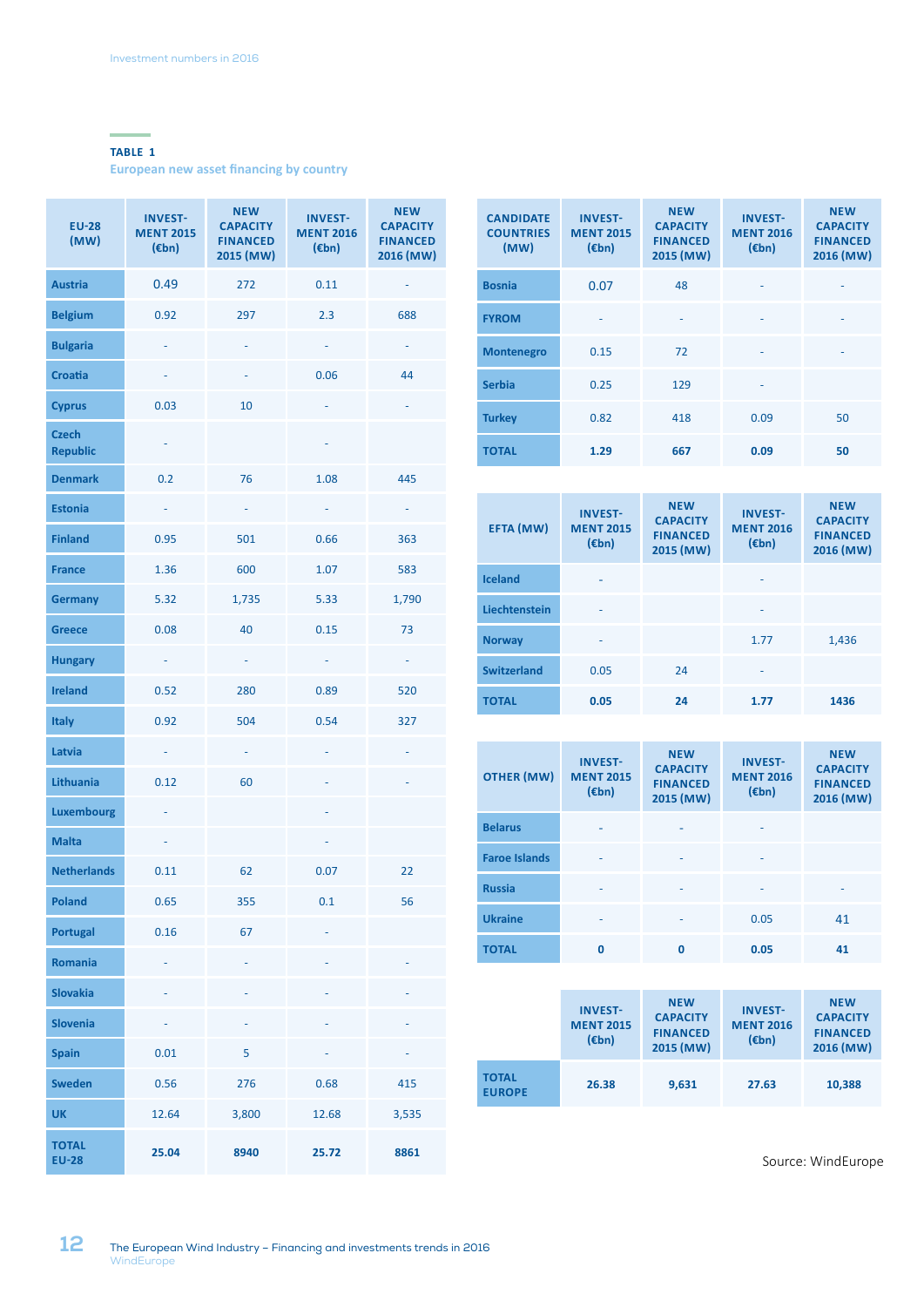# **80%** OF NEW INVESTMENTS **WERE IN THE UK, GERMANY, BELGIUM & NORWAY**

Wind energy markets in 2016 were very concentrated in Northern and Western Europeand were driven mainly by offshore wind.

Investments in Southern and Eastern Europe (SEE) remain very low. Regulatory concerns and macroeconomic stability have reduced investments in some of the SEE markets over the last years.

For the second consecutive year, the UK saw the highest level of funding for new projects. In total, €12.7bn were raised for the construction of new onshore and offshore wind farms. This accounts for 46% of new assets financed in Europe.

Germany represented the second biggest market in 2016: the €5.3bn raised accounted for 19% of new assets financed in Europe.

Two landmark projects reached FID in 2016. The largest offshore wind farm to date, Hornsea 1, adds 1.2 GW of new capacity to projects awaiting construction in the UK.

Later in the year came Fosen onshore wind farm in Norway, with a cost of €1.1bn and a capacity of 1 GW. The project brought in major financiers as investors and heavy electricity consumers like Norsk Hydro as power off-takers.

# **NORWAY** LARGEST ONSHORE WIND FARM IN EUROPE TO REACH FID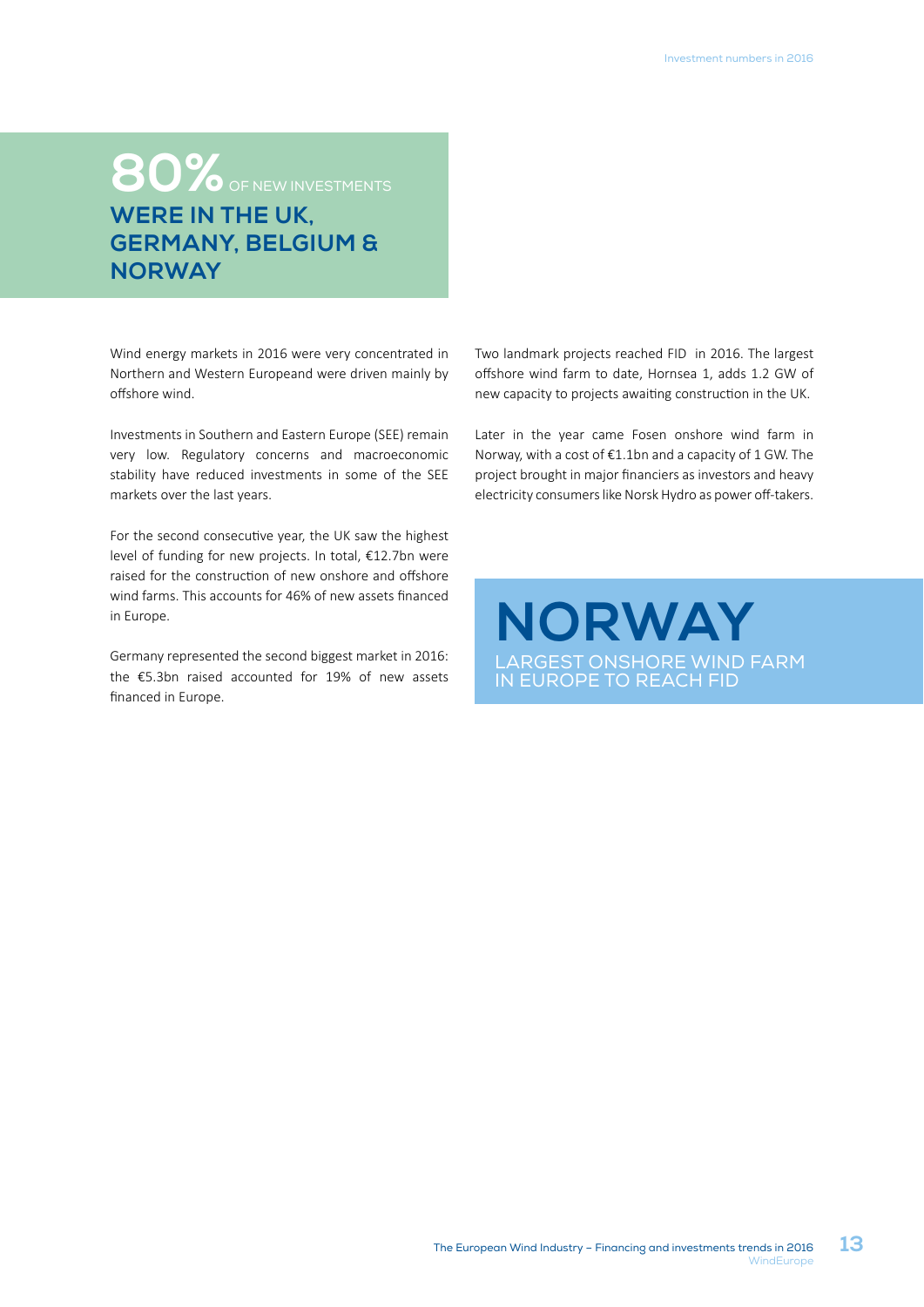# **INVESTMENT SOURCES IN 2016 2.**

# **2.1** DEBT MARKETS AND NON-RECOURSE FINANCING

#### **FIGURE 5**

**Non-recourse debt within new asset financing 2010 – 2016 (bnEUR)**



Source: WindEurope

Emerging new business and ownership models have unlocked the potential for long term sources of finance. This has led to a significant amount of affordable debt, in particular in the form of non-recourse financing. Over €12.3bn in non-recourse debt were raised in 2016 for the construction of new projects and the refinancing of operational ones. This represents a decrease of 10% on 2015, with lower investments in onshore wind and an increase in uptake of corporate finance from utilities.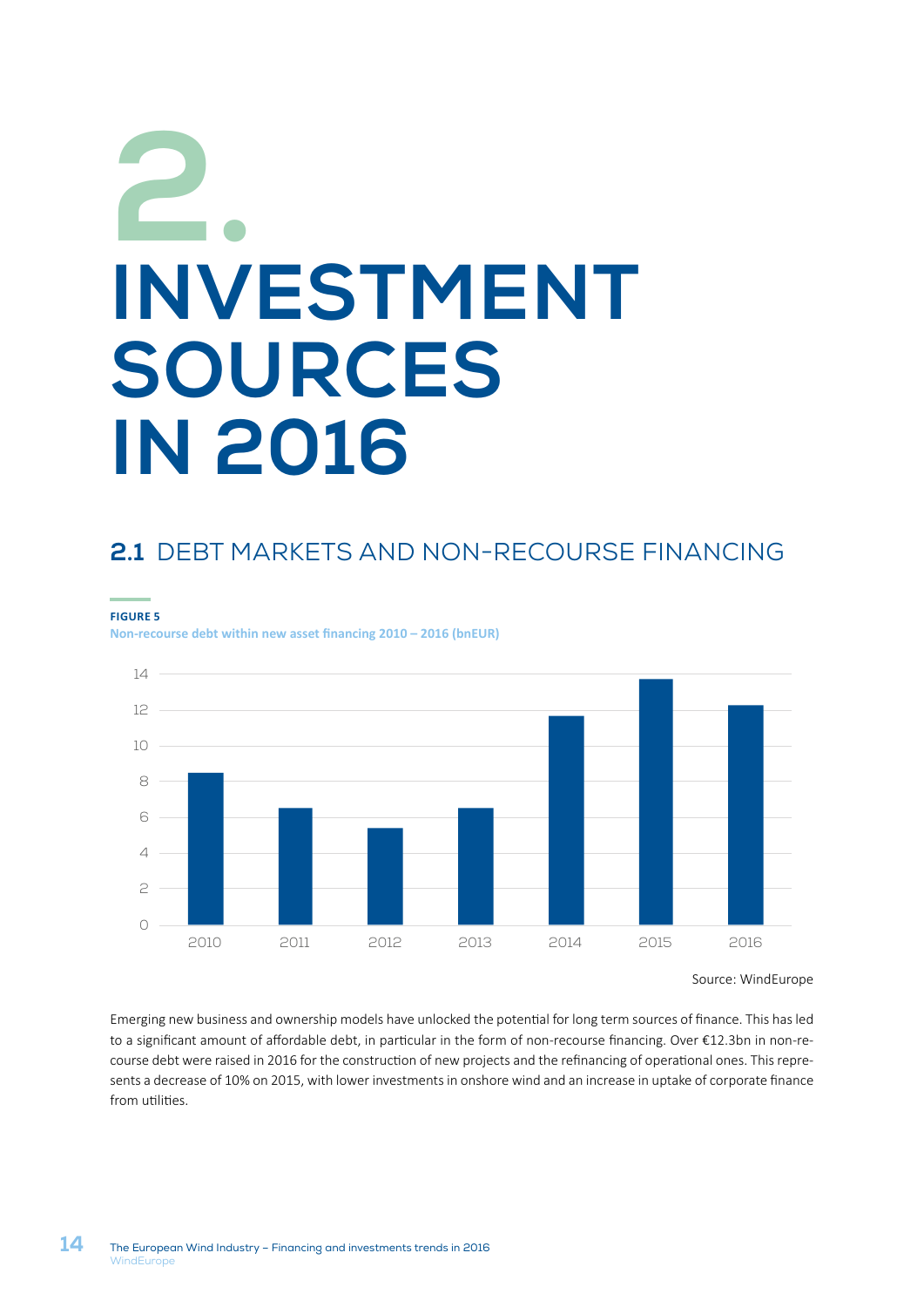

**Project finance transactions in new capacity financed 2010 - 2016**



Source: WindEurope

Non-recourse finance has traditionally been the predominant model for onshore wind, leveraging on average 70% of the capital expenditure requirements.

In the recent years, offshore wind has also witnessed a growing demand for off-balance sheet, non-recourse financing. Two segmentations have emerged in offshore wind non-recourse financing. In Belgium, Germany and the Netherlands, offshore wind farms are usually completed by utilising non-recourse structures in off-balance sheet financing. In the UK, power producers have favoured corporate finance for new offshore wind farms and non-recourse structures for refinancing activities. However, recent project finance transactions such as Galloper and Beatrice reflect a move towards more frequent use of project finance also in the UK.

In 2016 33% of the new capacity in offshore wind was financed on this basis, down from 44% in 2015. Increased market competition across the value chain and changing financial structures were the main factors driving this trend.

The latter in particular has given rise to a dynamic market for refinancing transactions in operational projects or those undergoing construction. Power producers are carrying projects on their balance sheets through the development phase, spinning them off at a later stage as construction begins.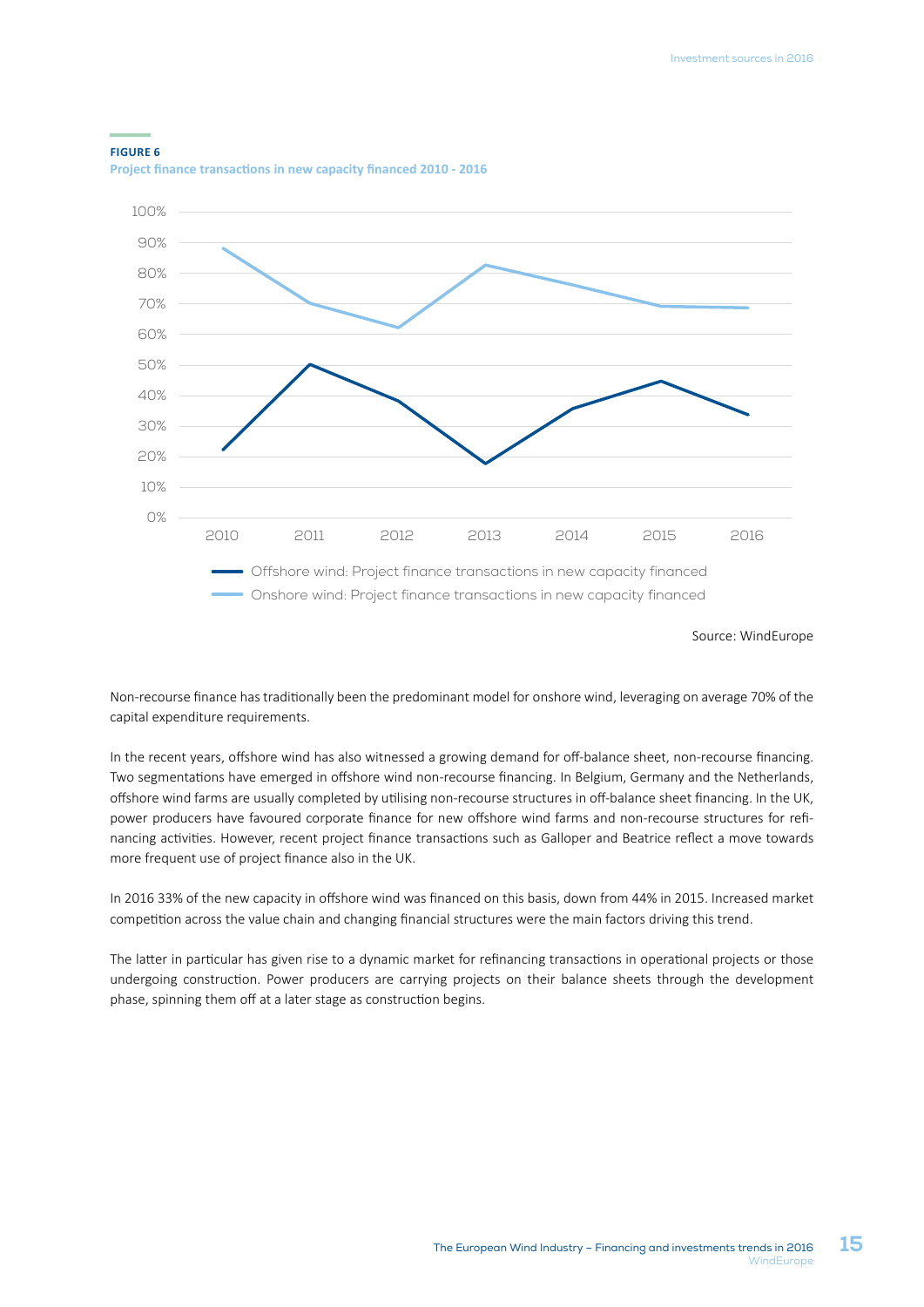# **2.2** FINANCING TERMS

#### **FIGURE 7**

**Offshore wind interest rates: basis points per MW financed 2010 - 20165**



# 13% OF MARKET SHARE **OWNED BY JAPANESE LENDERS**

The debt markets have shown a willingness to support construction activity on attractive terms. Transactions this year continued to reflect the general trend of easing loan terms when it comes to loan pricing, maturity and tranche. The low interest rate environment has provided wind energy projects with competitive funding and lower financing costs. Larger projects are now able to fundraise under more favourable market conditions.

The European Investment Bank (EIB) alone, backed also by the European Fund for Strategic Investments (EFSI), has provided a combined value of €1.5bn in 2016 for the construction of onshore and offshore wind farms.

The arrival of new financial investors has diversified the profile of lenders. Low risk – low return investors pension funds are now willing take the role of debt providers as equity becomes more expensive. Driven by a low interest rate environment in their home market, Japanese banks have also strengthened their presence in European offshore wind projects.

5. The size of the bubble represents the capacity of the projects.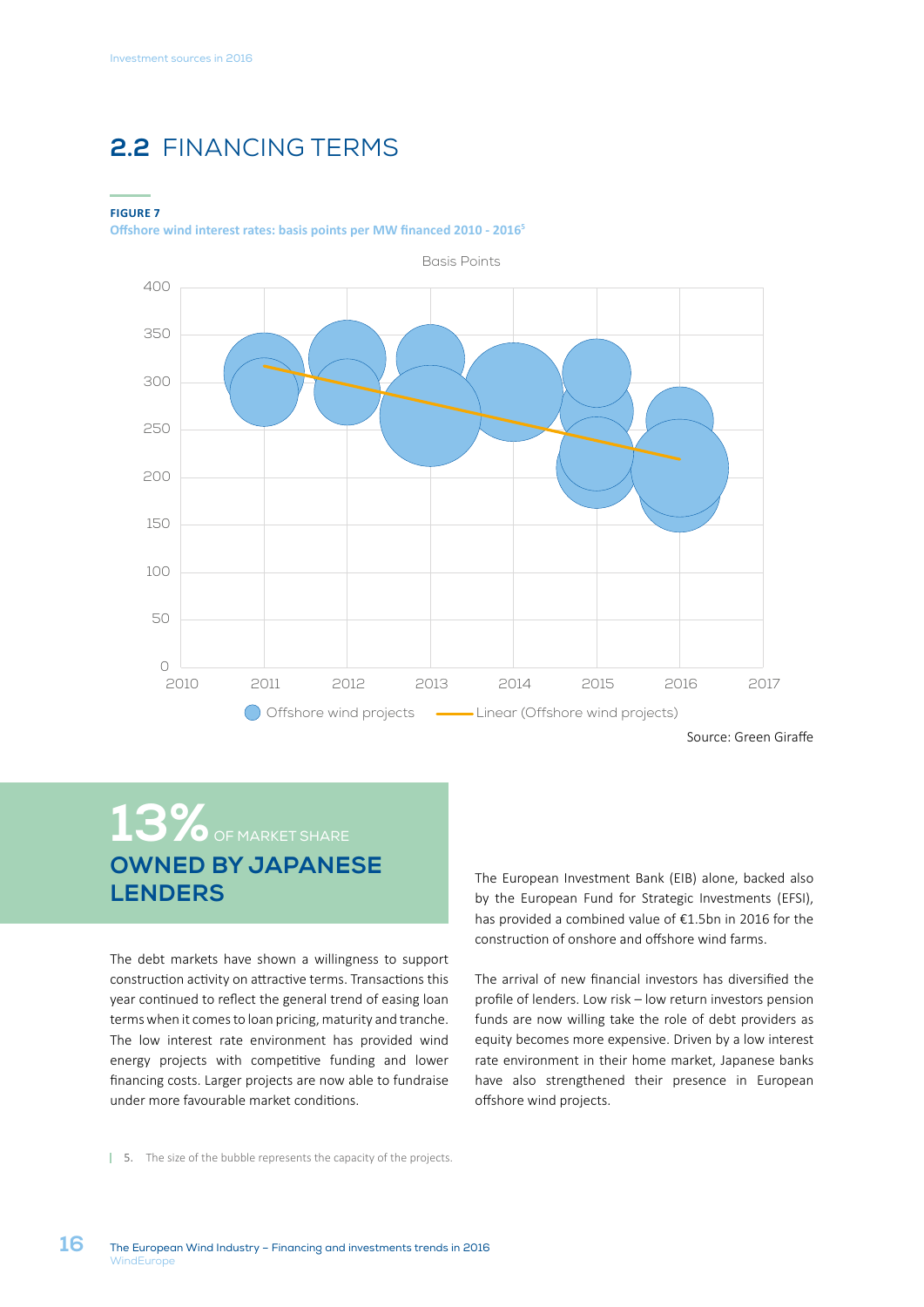## **2.3** BOND FINANCING

#### **FIGURE 8**

**Project and green bond issuances 2013 – 2016 (bnEUR) 6**



Source: WindEurope

Bond financing for wind power projects, transmission and distribution lines fell to €2.7bn in 2016 from €4.5bn in 2015. Iberdrola raised €1.7bn in green bonds for new onshore wind farms and refinancing of existing ones. TenneT issued the third in a series of Green Bond transactions that have raised a total of €2.5bn over the last two years.

Despite the slowdown in 2016, project bonds are slowly emerging as alternative sources of debt. To date there have only been a few transactions of capital market financing, mainly in offshore wind and transmission lines. For onshore wind project bond transactions are attractive when projects are aggregated in larger portfolios.

6. Figures include unallocated green bonds categorised under "Others"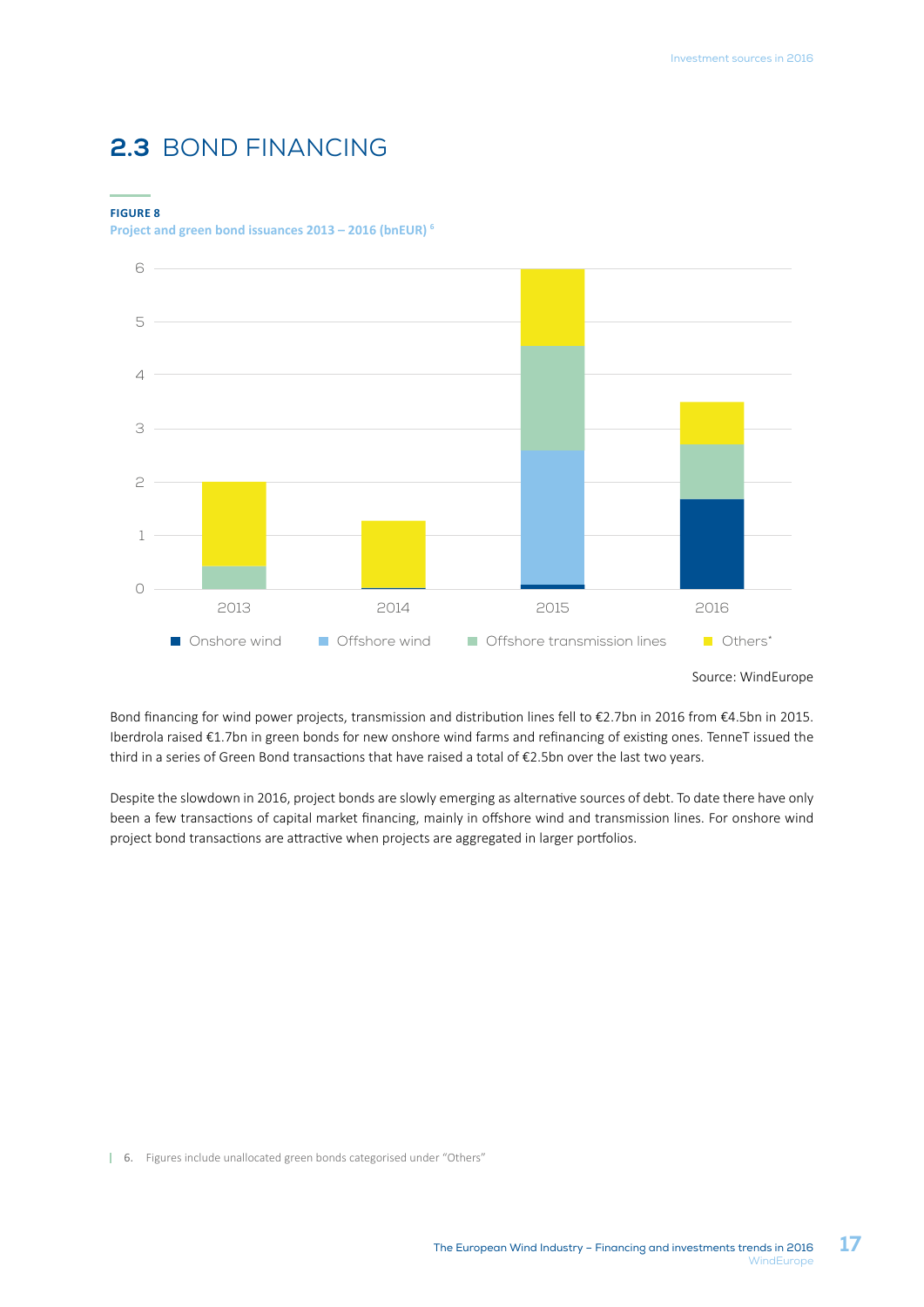#### **FIGURE 9**

**Planned and spent contingency budgets in offshore wind 2009 - 2016**



Source: Green Giraffe

The successful investment grade rating of offshore wind project bond transactions to date demonstrates the progress achieved in better understanding and assessing sector risks. Recent project finance transactions suggest that project sponsors are budgeting and spending less for contingency allowances.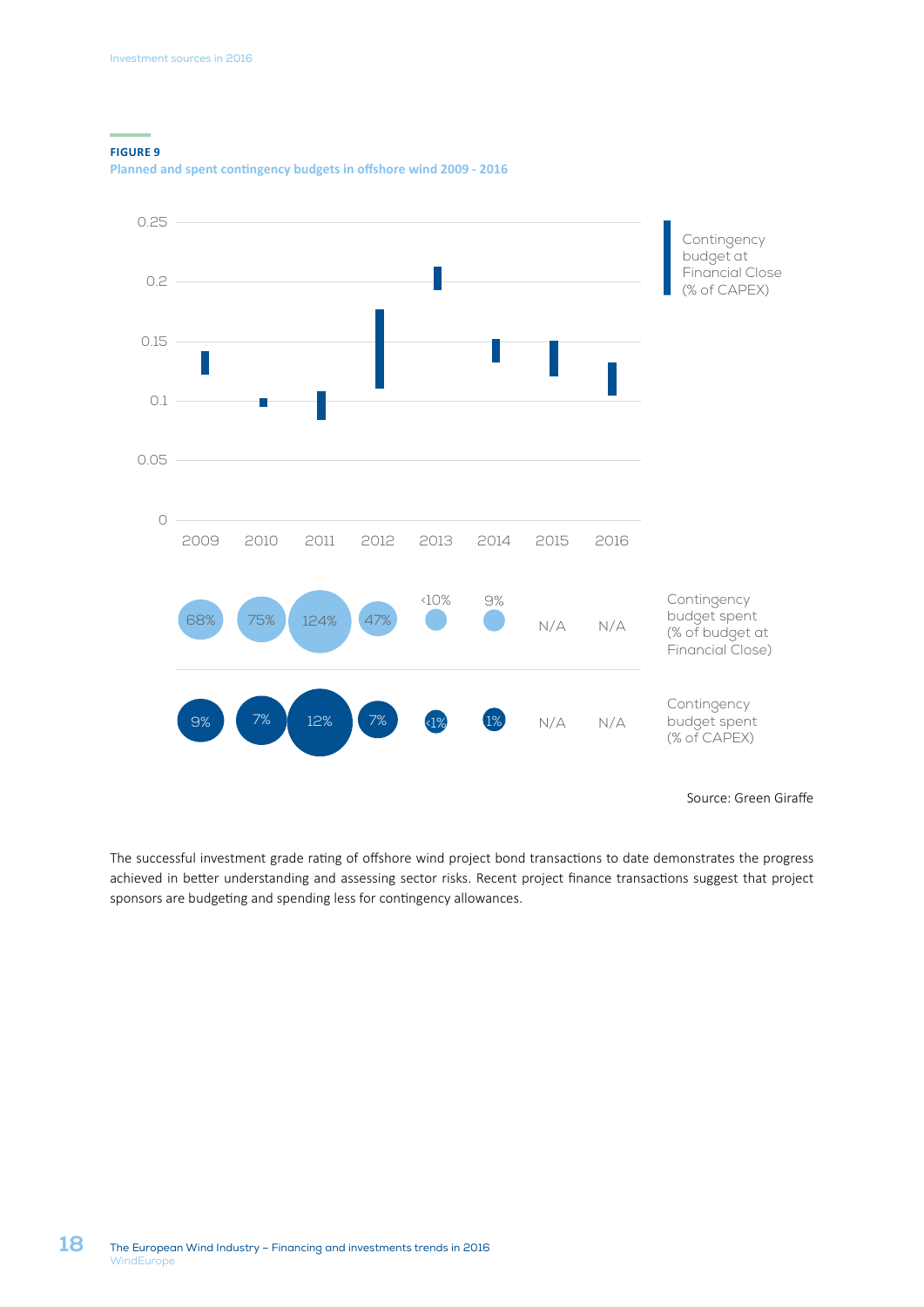# **2.4** CAPITAL MARKETS: IPOS

#### **FIGURE 10 Initial Public Offerings 2010 – 2016 (bnEUR)**

In 2016, Europe saw some of the largest Initial Public Offerings in the energy sector, such as those of DONG Energy, RWE Innogy and turbine manufacturer Senvion. A total of €5.2bn were raised in IPOs in 2016, representing the highest level of issuance in the last seven years. This suggests a strong demand for regulated assets and stable returns in a low yield financial context.



Source: WindEurope

### **2.5** EQUITY FINANCING

#### **FIGURE 11**

**Merger and acquisition activity by project phase 2010 – 2016 (GW)**



Source: WindEurope

Merger and acquisition activity in 2016 stood at 9.8 GW of capacity divested: 2.8 GW of which was in offshore wind, and 7 GW in onshore wind. The majority of transactions took place at pre-construction stage, one of the most critical phases in the fundraising for a project. Transactions at operation phase almost tripled in value compared to 2015.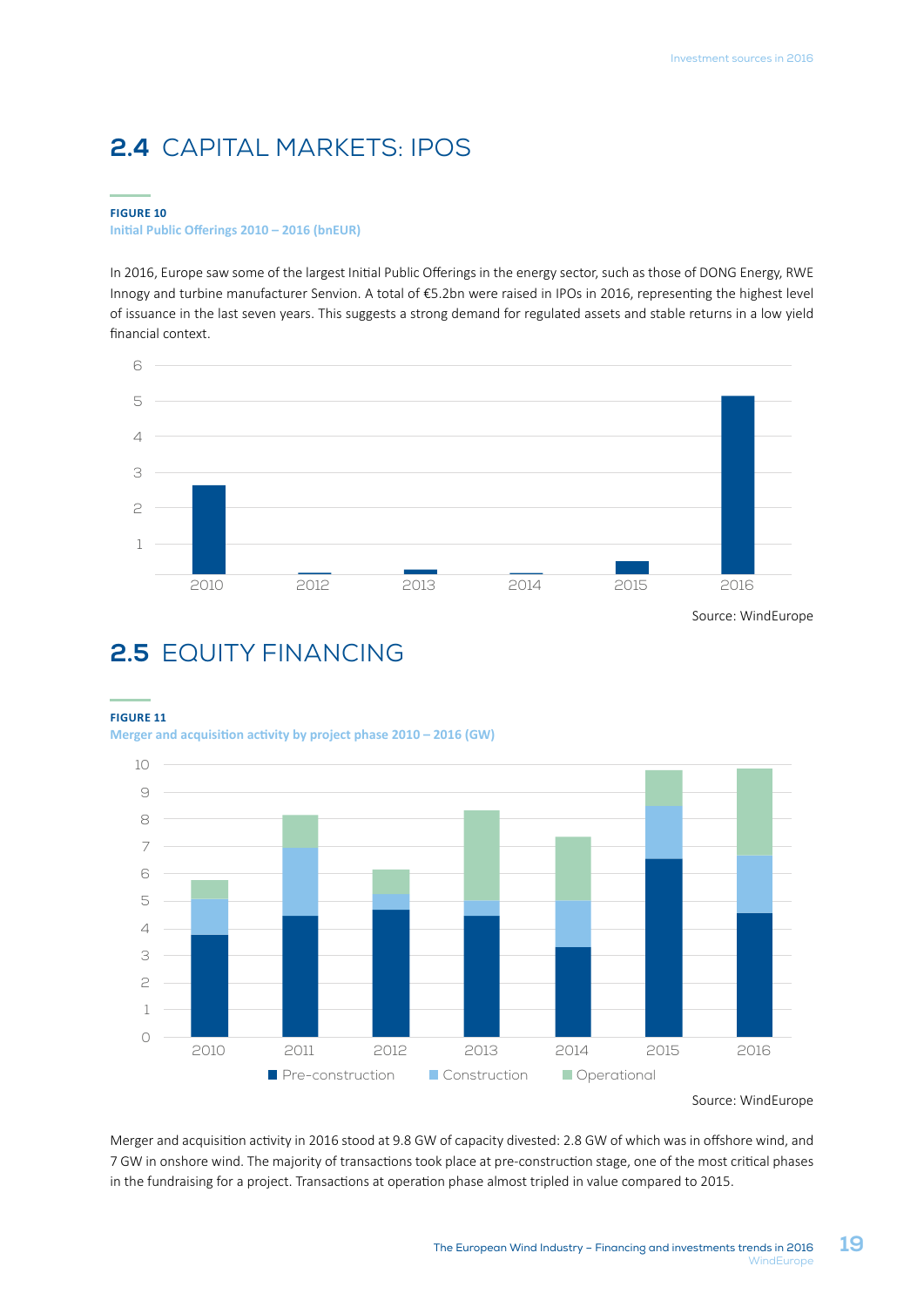#### **FIGURE 12**





Source: WindEurope

Two major trends in onshore and offshore wind markets respectively are aggregation and financial optimisation. Mature onshore wind markets are undergoing an aggregation phase taking also advantage of the attractive financial conditions. Offshore wind financing is evolving under competitive pressures across the value chain. Refinancing activities or the sale of minority stakes are now incorporated early in the financial arrangement of projects.

#### **FIGURE 13**

**Merger and acquisition activity in 2016 by country (GW)**

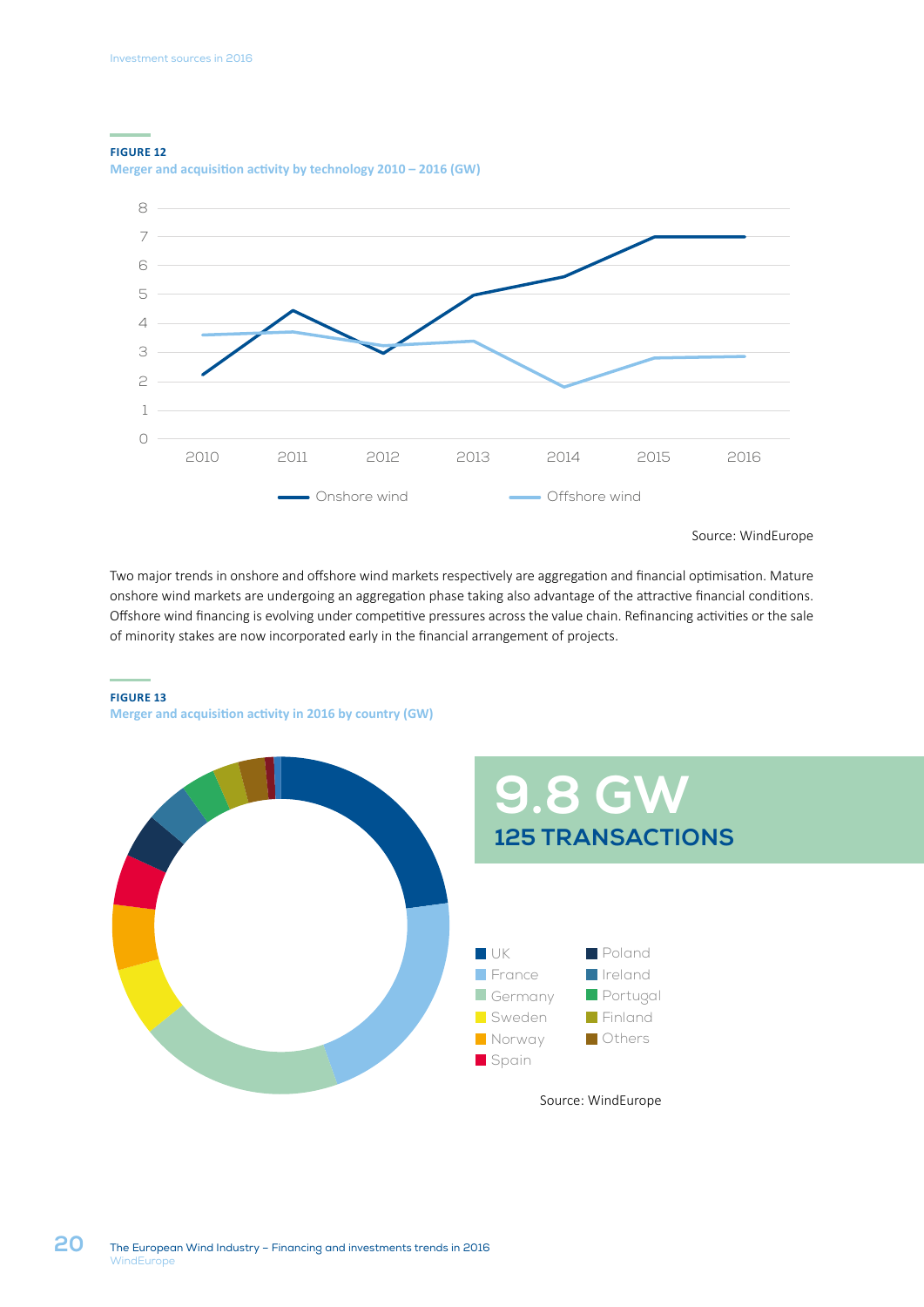

The equity mix continues to bring in more corporate, financial and in particular for offshore wind, overseas investors. However, power producers still lift most of the equity requirements, especially through development phase.

Financing houses, such as pension, insurance, infrastructure and private equity funds, are gradually increasing their participation in both onshore and offshore wind markets. In 2016, they acquired 36% of the divested onshore wind capacity and 27% of the divested offshore wind capacity.

Institutional investors have a substantial exposure to onshore wind, equal to a quarter of the 2016 merger and acquisition activity. Three out of the top 10 onshore wind acquirers were institutional investors. This is largely due to sector maturity, adequate asset size and risk profile.

Corporate players have long made their debut in the wind sector, with increasing shares on a yearly basis. Both sustainability and economic reasons are the main drivers for this trend. The different asset scale and risk profile of onshore and offshore wind projects have attracted different types of corporates.

Japanese trading houses or major industrial retailers looking for infrastructure investments as an asset class are more present in offshore wind projects. Other corporates looking for clean energy to power their facilities will invest in onshore wind farms, with location and cost competitiveness as the main drivers.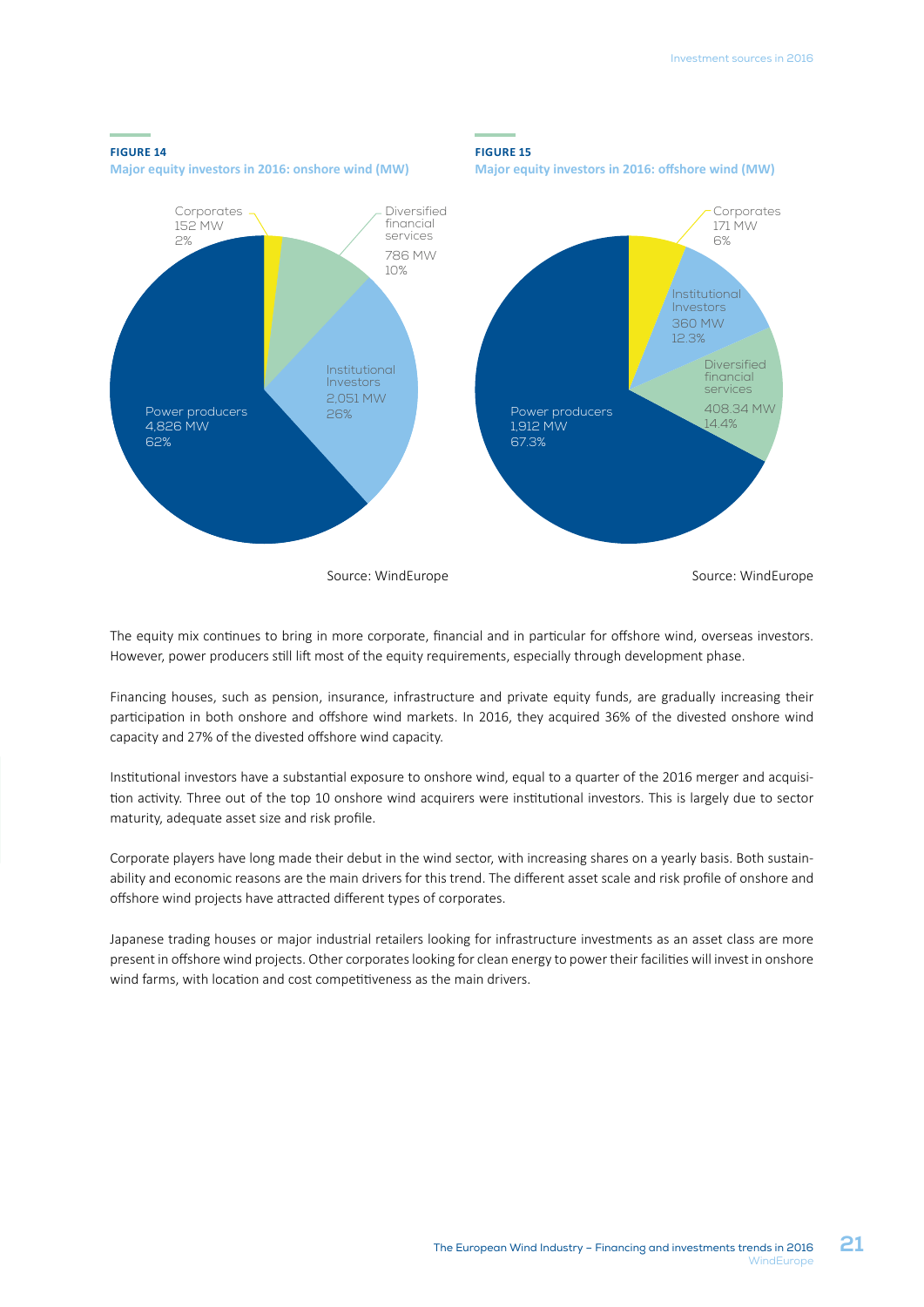## **2.6** CORPORATE RENEWABLE POWER PURCHASE AGREEMENTS (PPAS)

There are different models of corporate engagement, which could be broadly summarised in two segments: investing directly in projects and owning the underlying asset, or acting as an off-taker through power purchase agreements.

The latter in particular is rapidly emerging as a business model in Europe facilitating investments for utility scale projects. Corporate renewable PPAs volume almost tripled in size in 2016 compared to the year before, with over 1 GW of capacity contracted.

From a corporate's perspective, this is a feasible model to meet any renewable energy targets they might have set themselves. Owning the asset comes with certain cost of capital implications for corporates. This is due to the large pay-back period for wind energy projects, as well as the increasing competition in the market for attractive risk-return infrastructure assets.

Onshore wind is very well placed among other low carbon technologies to accommodate corporates' needs for renewable electricity due to its scale, cost competitiveness and risk profile. Over 80% of the contracted renewable capacity in the last four years has been provided by wind power projects.

#### **FIGURE 16**



**Major corporate off-takers in Europe 2013 - 2016 (MW)**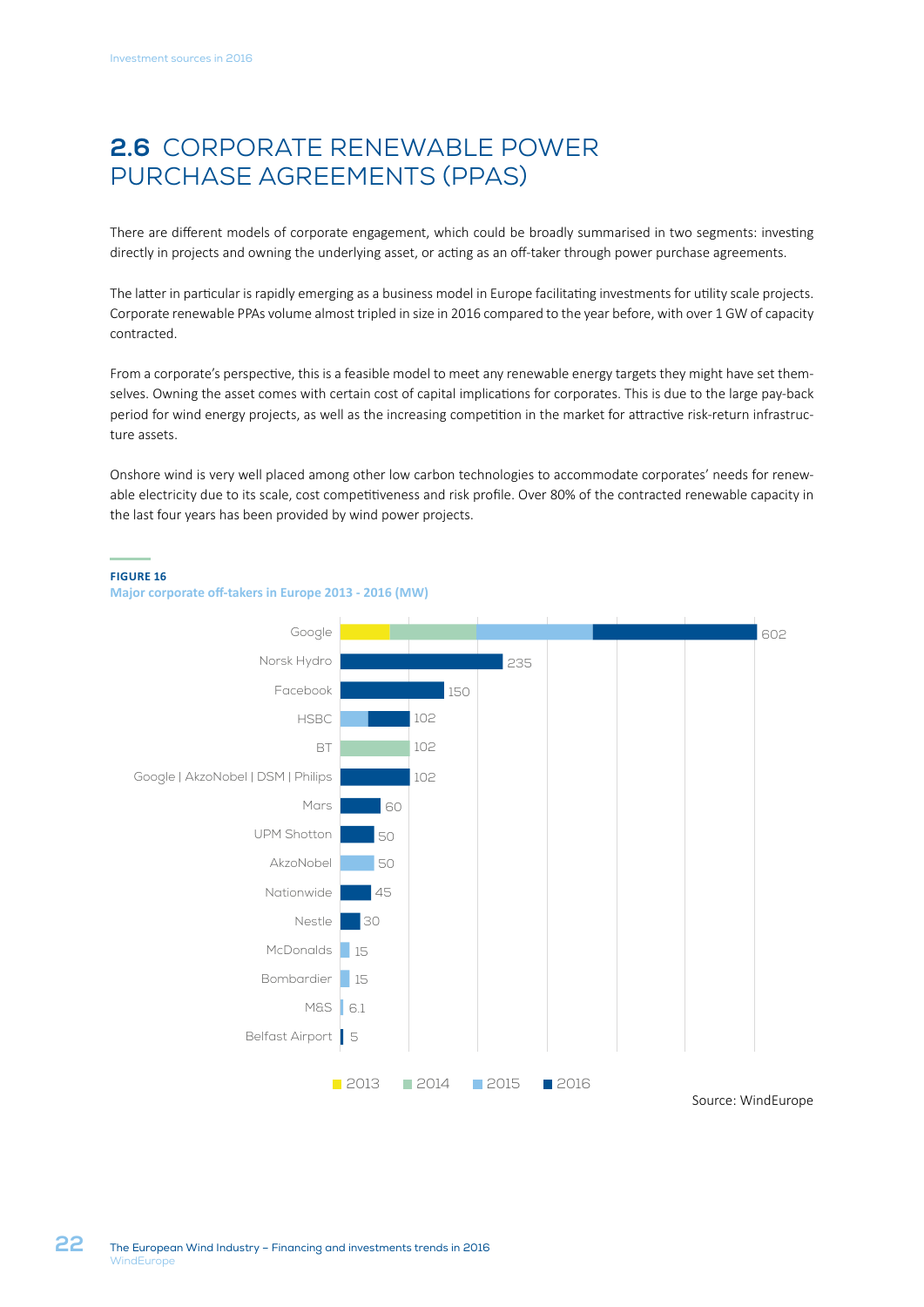# **OUTLOOK FOR 2017 3.**

Whilst 2016 saw a record level of new investments, lower volumes are expected in 2017. The transition from Feed-in-Tariffs to auctions and Feed-in-Premiums is slowing down activity in major wind energy markets. While the first auctions are being set up and run, there will be a lull in investments before they lead to new project FIDs. These low investment levels are also part of a cycle, given the high number of projects that have received financing in the last years. Many projects in the pipeline were squeezed through development phase before the transition to auctions.

New announced offshore wind transactions are estimated at a combined capacity of 2.8 GW, as tendered projects awarded support are expected to go through FID. Multiple tenders are also expected in 2017, namely Germany, the UK, Netherlands, France and Spain.

#### **TABLE 2**

**Indicative calendar of auctions 7**

| <b>COUNTRY</b>                         | <b>OPENING DATE</b> | <b>CAPACITY (MW)</b>  | <b>SOURCE</b>                 |
|----------------------------------------|---------------------|-----------------------|-------------------------------|
| <b>United Kingdom</b>                  | April 2017          | <b>Budget auction</b> | Offshore wind<br>GRI          |
| <b>Netherlands (SDE+)</b>              | April 2017          | <b>Budget auction</b> | Onshore wind                  |
| <b>Spain</b>                           | April 2017          | 3,000                 | Onshore wind                  |
| <b>Spain (Canary Islands)</b>          | April 2017          | 500                   | $\rightarrow$<br>Onshore wind |
| <b>Germany</b>                         | April 2017          | 1,550                 | $\Delta$<br>Offshore wind     |
| <b>Germany</b>                         | August 2017         | 800                   | Onshore wind<br>$\Delta$      |
| <b>Netherlands (SDE+)</b>              | Autumn 2017         | <b>Budget auction</b> | Onshore wind<br>Œ             |
| <b>Germany</b>                         | November 2017       | 1,000                 | Onshore wind<br>$\uparrow$    |
| <b>Germany/Denmark</b>                 | To be decided       | To be decided         | Onshore wind                  |
| <b>France</b>                          | To be decided       | 1,000                 | Onshore wind                  |
| <b>France (Dunkirk)</b>                | To be decided       | <b>TBD</b>            | Offshore wind<br>$\Delta$     |
| <b>Netherlands (Zuid Holland I+II)</b> | To be decided       | 700                   | Offshore wind                 |

| 7. Based on publicly available information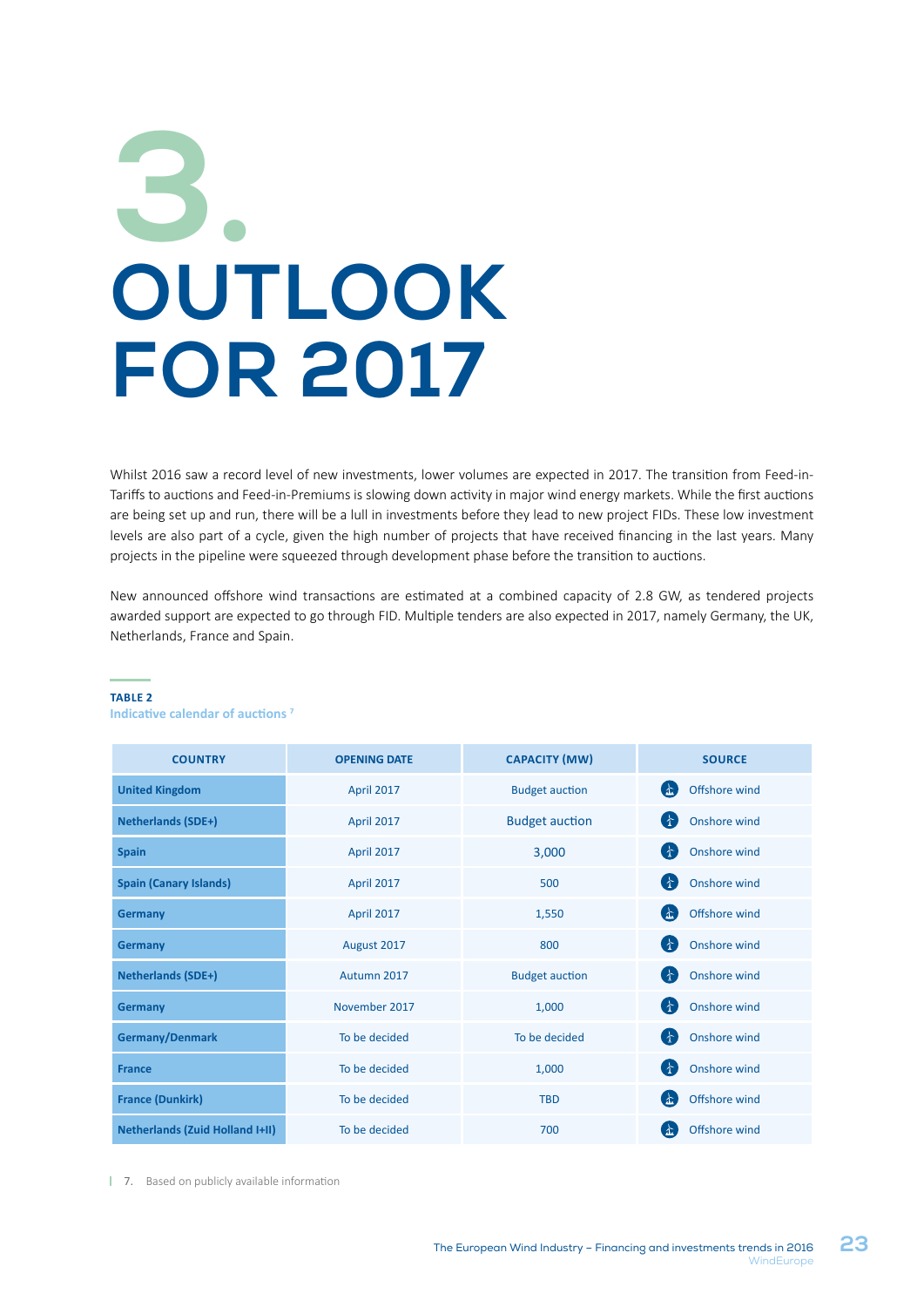Moving forward, both the number of projects and level of investments are expected to fall as European member states complete their National Renewable Energy Action Plans (NREAPs) under the current Renewable Energy Directive which covers the period up to 2020. According to WindEurope estimates and outlook for capacity additions, €25bn of new annual investments will be needed to meet the 2020 targets.

Refinancing markets in both onshore and offshore wind will remain very active. Current market trends suggest that the larger markets for refinancing of operational assets will be Germany, France and the UK. Investors are also returning to Spain, looking for value in long-term existing assets.

Financial markets will continue to support wind energy projects with similar loan pricing, maturity and other commercial terms. A reboot of the bank syndication market is expected in 2017, following a heavy corporate finance and utility-dominated market in 2016. However, the downward trend in interest rates is expected to slow down, as existing commercial banks establish their competitive position in both onshore and offshore wind markets.



#### **FIGURE 17**

#### **Asset financing 2010 – 2017 ytd (bnEUR) 8**

#### Source: WindEurope

During the first quarter of 2017 Europe invested a total of €1.8bn<sup>9</sup> in wind energy for new projects and the refinancing of those in operation. Eight new onshore wind projects with a total capacity of 1.1 GW reached FID, with only one refinancing transaction in offshore wind.

- 8. Data includes refinancing transactions
- 9. Figure does not include the undisclosed value for Markbygden onshore wind farm in Sweden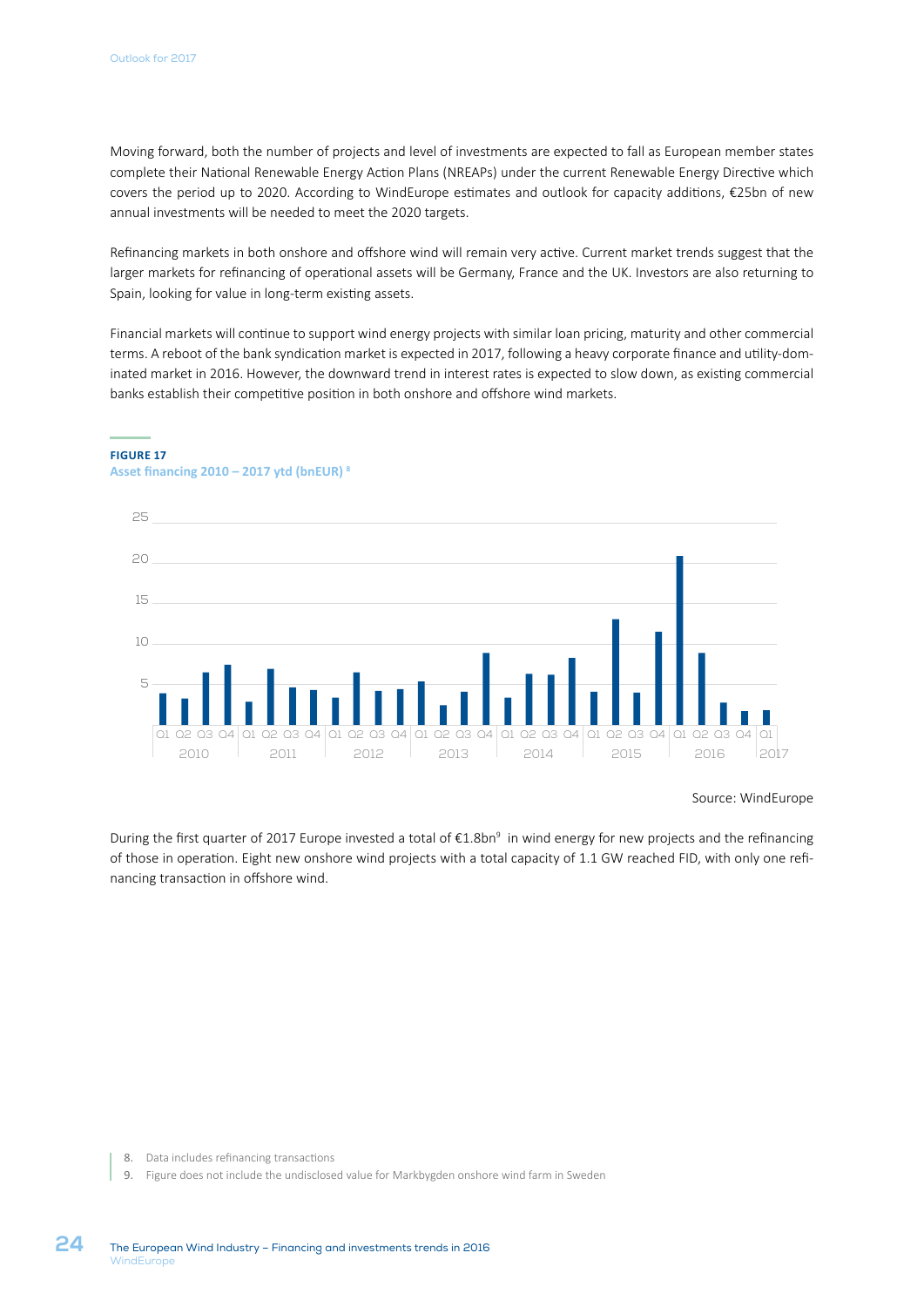#### **FIGURE 18 Asset financing in Q1 2017 per country (mEUR) 10**

Much of the activity in the first quarter of 2017 is due to refinancing transactions in Germany, UK and Spain. In Sweden, the biggest onshore wind cluster in the country - Markbygden (650 MW) - reached FID, with financing backed by the European Investment Bank.



Source: WindEurope

| 10. Undisclosed project values for Sweden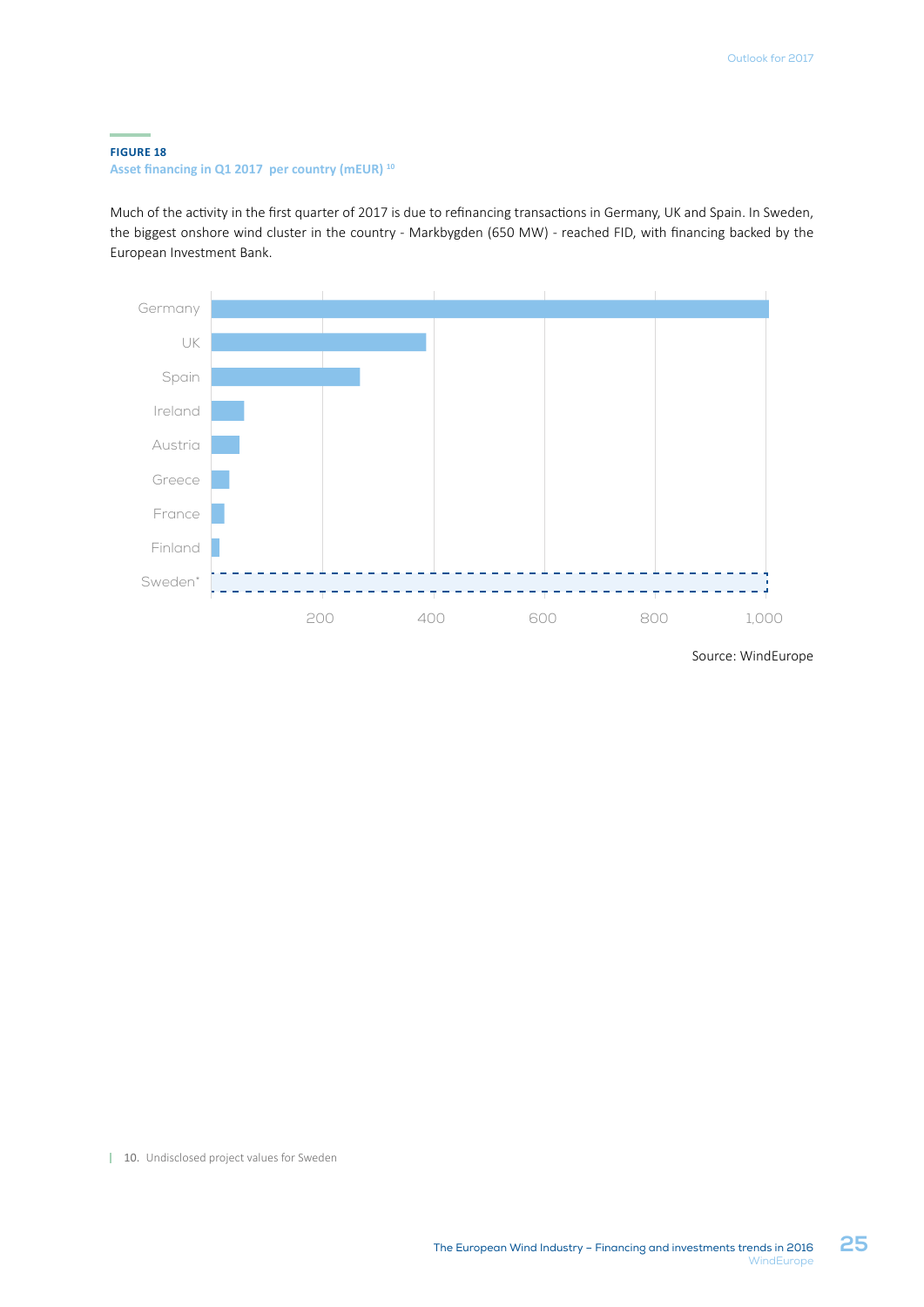

JOIN THE WORLD'S LARGEST OFFSHORE WIND ENERGY GATHERING

 $\overline{\mathbf{u}}$ 

## **EXHIBITION**

**CONFERENCE** 

**NETWORKING** 

 **Over 10,000 professionals ※ More than 400 exhibitors** 

Contact us: **info@offshorewind2017.com REGISTRATION IS OPEN**

Find out more at: **offshorewind2017.com**



renewableUK

Co-organised by: Event ambassadors: